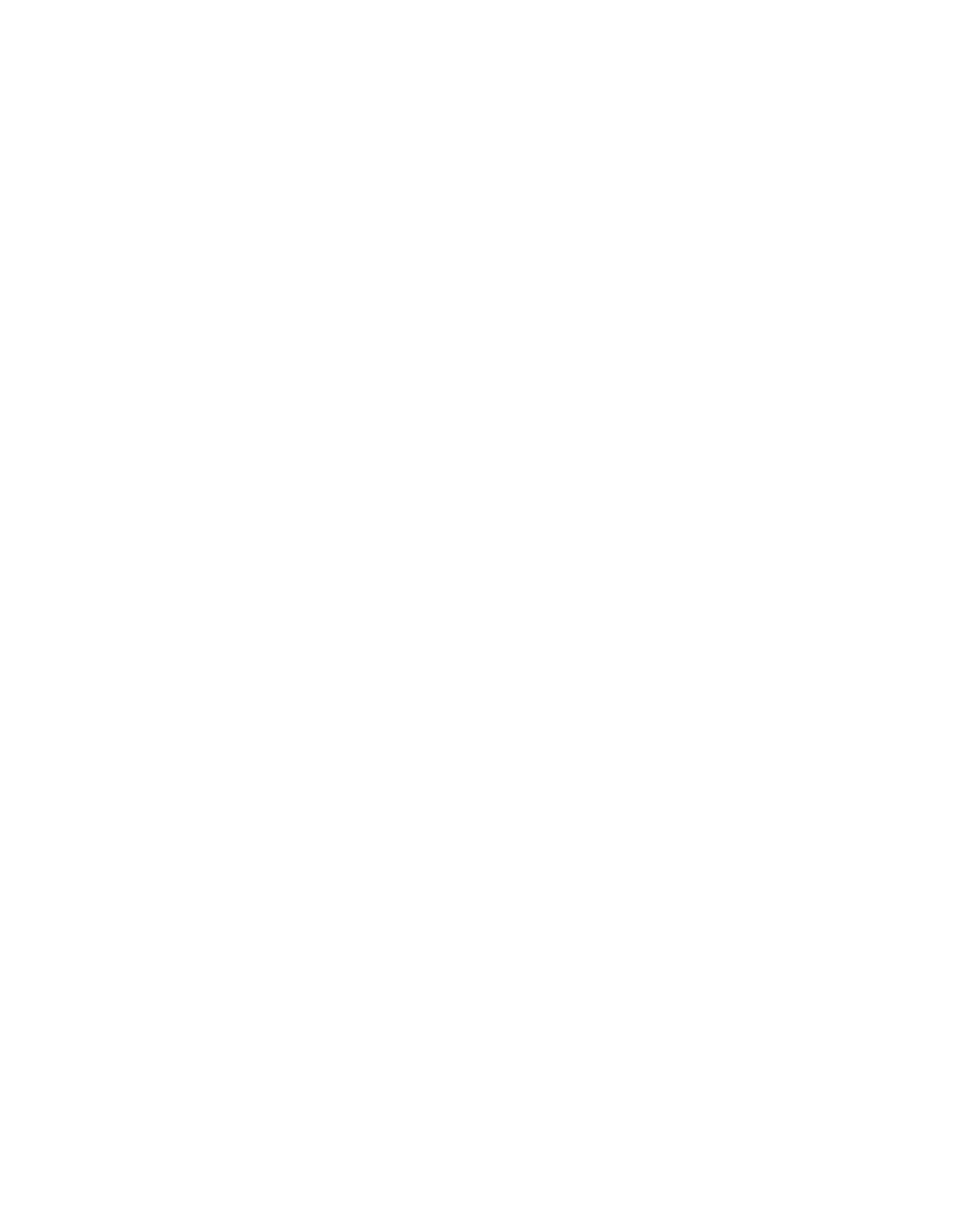# **Table of Contents**

| Special Classes of Records                               |
|----------------------------------------------------------|
| Records of Financial Accountability and Audit 4          |
|                                                          |
|                                                          |
|                                                          |
|                                                          |
|                                                          |
|                                                          |
| Records Retention and Disposition                        |
|                                                          |
| Retirement and Disposition of Inactive Records  13       |
|                                                          |
| Securing a Records Center and Parish Archives  14        |
| General Records Retention Schedule for Congregations  15 |
| Appendices: (forthcoming)                                |
| Sample destruction log                                   |
| Sample bylaws on records and archives                    |
| <b>General Convention Resolution</b>                     |
| Sample Deposit Agreement                                 |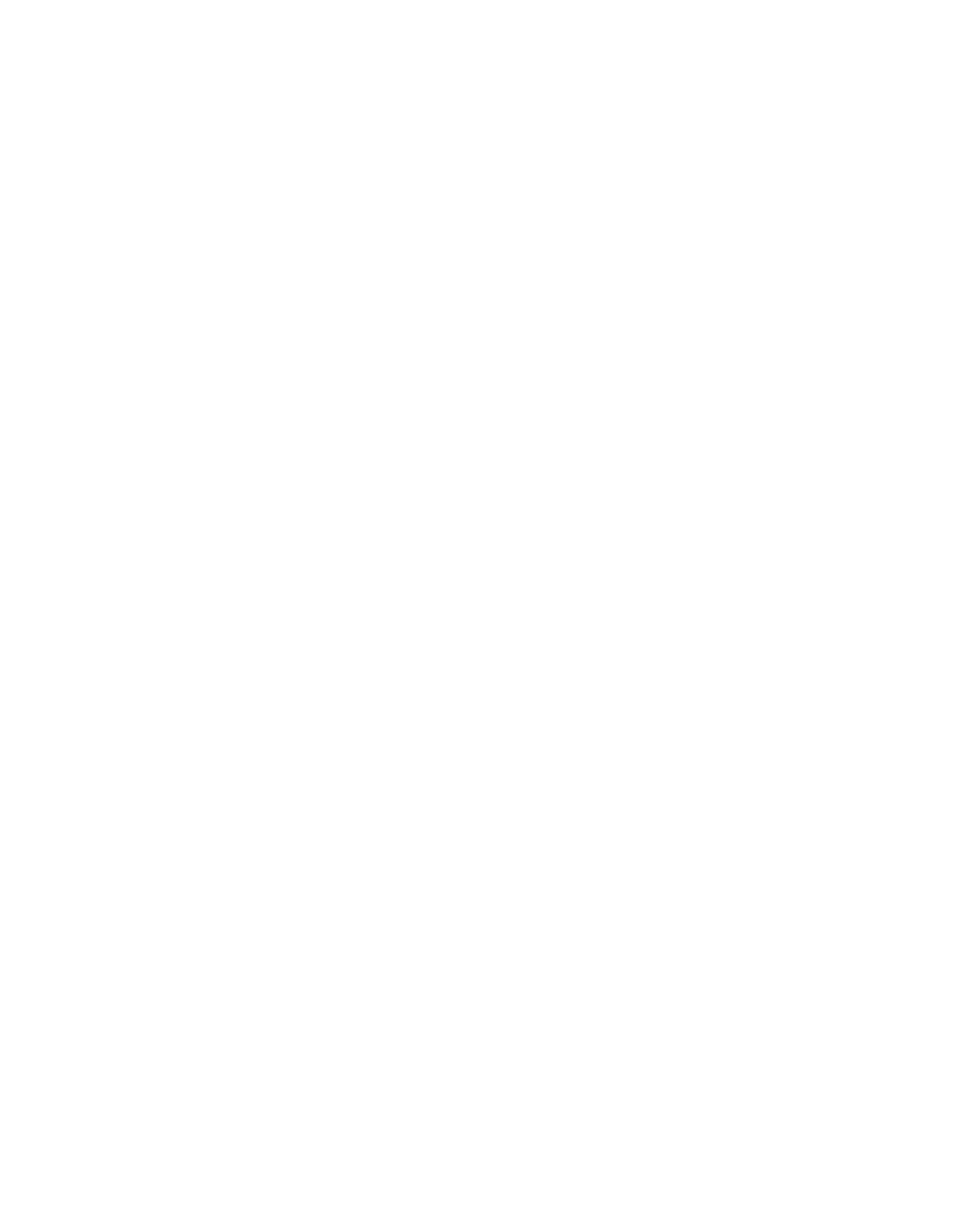### **Introduction**

This manual of records management guidelines is designed for parish officers and administrators, including the custodian of records and archives or the parish archivist. It includes a general records retention schedule, which is a tool that may be modified and adopted by congregations for their particular situation (i.e., a specific retention schedule). In all cases, the vestry or equivalent body of the parish should approve policy guidelines on records management, including records schedules for retention and destruction of church records. Legal counsel should also be consulted, especially if the parish considers a records retention policy in the context of potential or ongoing litigation.

The manual is a product of The Archives of the Episcopal Church and has been approved for distribution by the Board of Archives of the General Convention An abridged but otherwise similar version is found in the Episcopal Church's "Manual of Business Methods in Church Affairs." The complete version can also be found at http://www.episcopalarchives.org/ParRecordsMan.pdf.

To obtain copies for distribution, permission to reproduce, or consultation on records‐related matters, contact: Mark J. Duffy, Canonical Archivist and Director, The Archives of the Episcopal Church, P.O. Box 2247, Austin, Texas 76768, tel. 800‐525‐9329. Send email inquires to: research@episcopalarchives.org.

# **Custodial Responsibility for Records**

The vestry, officers, and employees of a congregation have a fiduciary and custodial responsibility to create and maintain an adequate record of the parish or missionʹs activities. Everyone who works for or has a leadership position in the church, particularly wardens, treasurers, administrators, and volunteers are reminded of some basic competencies in managing recorded information:

- Be aware of what constitutes a record in the context of the parish;
- Become familiar with practices that will ensure information is recorded accurately and in a standard, retrievable format;
- Identify and support the person(s) who are responsible for managing the records of their ministerial area (including the parish archivist);
- Retain and store records and archives safely and securely.

Records that are created in the normal course of parish business on events, projects, personnel, physical plant, and routine transactions may have a vital ongoing importance to the legal and financial stability of the parish corporation. To guarantee future integrity of the parish records, they should be prepared and kept at the principle place of business. They should not be considered or treated as an individual's "personal files." Records are the property of the parish. They should normally be housed within the confines of the parish property. Records created by all employees, officers, agents, and volunteers are within the scope of this custodial responsibility.

**Accessibility and Ownership**. Records should be properly labeled and secured. Confidentiality should always be respected, but it is also important to keep key financial and administrative data accessible to those who are ultimately responsible for the operation of the parish. Appropriate members of the vestry, finance committee, and the rector should be apprised of the location of financial and business records, as well as the written procedures for accessing computer files, safety deposit boxes, and records kept off site as data back‐up. While access to parish records and archives should always be fairly controlled, an ethic of openness and accessibility should prevail for reasons of administrative accountability and historical inquiry.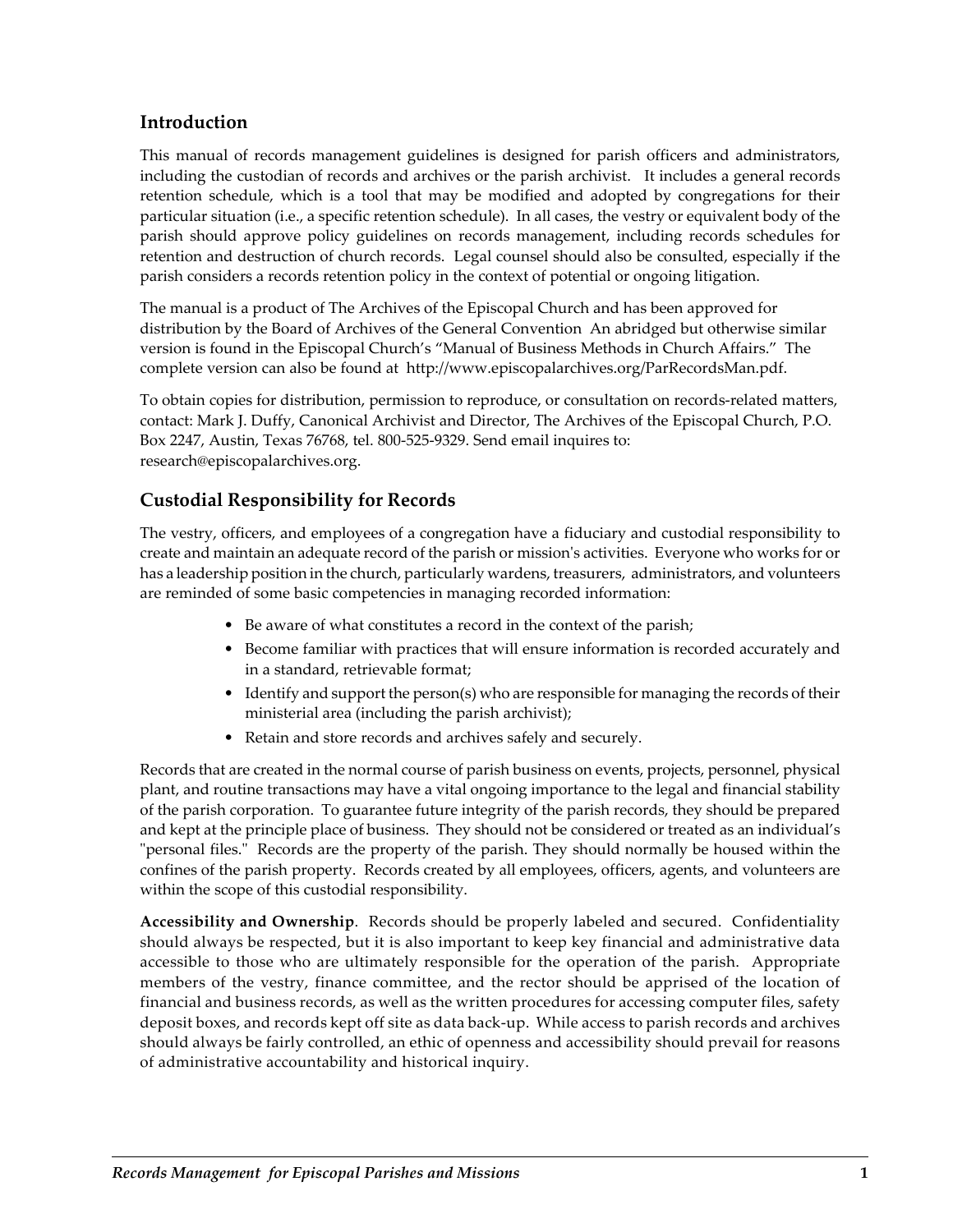Some records have a permanent administrative and legal value; others serve a sustaining and legitimizing role in the corporate life of the parish community. For these reasons, custody and title of parish records should never be alienated from The Episcopal Church. Off-site deposit of records, if deemed necessary for their protection, should be arranged so that the parish retains title and ownership. Closed church records should be transferred to the succeeding congregation or (as is required by many diocesan canons) relinquished to the diocese.

### **About Records**

Records are the fixed information bearing media created or received in the normal course of operations. When properly created and maintained, records serve as reliable evidence of the activities and transactions of the parish and its agents. Records have many surface features, but the most important aspect of original records is that they must be authentic, have physical integrity, and be a trustworthy source of information.

**Format Durability and Integrity**. The physical integrity of the record is basic to its authenticity. Records are intended to be evidence of some transaction or event, and should have an adequate level of physical durability, readability, and persistence. Durable paper, CDs, DVDs, microfilm, and photo images are all common record formats. Each format is only enduring as the strength of the material base, the storage conditions, the labeling, and the recording practices used to capture the activity. The validity of a record can be thrown into question if it is poorly written or encoded, if the material base is inherently unstable, or if it has become unreadable because of software or hardware obsolescence. Cheap paper may be less permanent than a true goldlayered CD, but the CD may be unreadable if the data is not migrated to new software systems.

**Authenticity and Completeness**. Authentic records are reliable records created in the regular course of current business activity and maintained as originally generated even if they are copied or duplicated in another physical format. Records that are altered for convenience, or fabricated, or changed later in time without an appropriate audit trail, an authoring signature, and statement are not authentic records.

Records exist as originals and copies. There should be a way for the record's creator to identify the difference and authenticate each if necessary. This distinction is more complex for electronic records where there are sometimes multiple users, rapid updates, and numerous versions of essentially the same data. A report generated from a database for accountability purposes may serve as a record, but as a selection and extraction from the complete database record, the report is a new and separate record. Attention should be given to authenticating paper copies (dating, titling, initialing, labeling), and exercising version control over electronic files. Systematic care in recording for accuracy, completeness, and uniformity will determine the future trustworthiness of the record.

**Trustworthiness**. Trustworthy records are authenticated records that can stand up to scrutiny over time for being a true and complete account of the information which they claim to convey. Paper-based records are fairly easy to identify; keeping them in good order over time is well with reach of most parishes. Electronic records in computer systems such as databases, email messages, spreadsheets, and word processing documents should be properly titled, dated, sourced, encoded, internally organized, and described in order to allow others to verify factually that the record is a true rendering of the information it purports to be. (See Section below on Computer Records for more information on successfully managing electronic records.)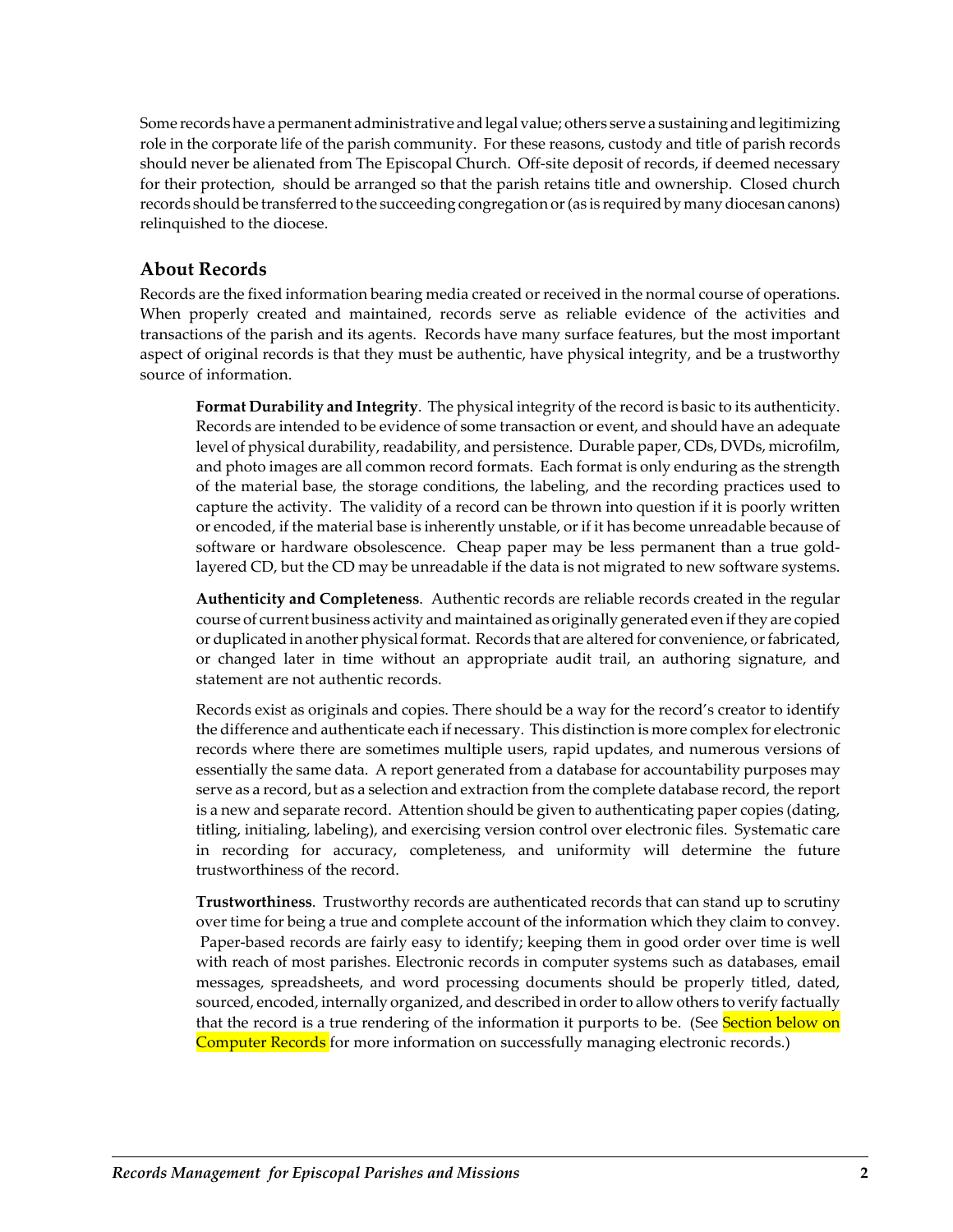| also be part of valia record neeping system. |                                                                                                                                                                                                                                                             |                                                                                                                                                                                                                                                 |                                                                                                                                                                                                                                                                                                                        |  |  |
|----------------------------------------------|-------------------------------------------------------------------------------------------------------------------------------------------------------------------------------------------------------------------------------------------------------------|-------------------------------------------------------------------------------------------------------------------------------------------------------------------------------------------------------------------------------------------------|------------------------------------------------------------------------------------------------------------------------------------------------------------------------------------------------------------------------------------------------------------------------------------------------------------------------|--|--|
| <b>Sample Record</b>                         | Authenticity                                                                                                                                                                                                                                                | <b>Format Durability</b>                                                                                                                                                                                                                        | Trustworthiness                                                                                                                                                                                                                                                                                                        |  |  |
| Vestry Minutes,<br>permanent copy            | Created or signed by the<br>parish clerk; Kept on site in<br>the vestry room or Archives.                                                                                                                                                                   | Signed copy printed on<br>archival bond; Original copy<br>(bound or filed) kept in<br>Archives.                                                                                                                                                 | Routinely contain a record of the date,<br>attendees, motions, votes,<br>resolutions, and major points of<br>agenda discussion.                                                                                                                                                                                        |  |  |
| General Ledger,<br>electronic record         | Password access; Un-<br>alterable, dated transaction<br>log with user log-in recorded;<br>Periodic snapshots saved to<br>high quality CDs or tape<br>system.                                                                                                | Kept in widely available or<br>open source software<br>program; back-up data kept<br>off site; System software<br>backed up; Soft-ware<br>program has a tested export<br>feature for transfer to<br>database programs.                          | Date, title, and table fields clearly<br>written and labeled; Entry and<br>revision dates automatically encoded.<br>Back-up logs and system<br>documentation kept up to date. In-<br>house computer systems are audited<br>annually.                                                                                   |  |  |
| Email<br>Correspondence                      | Author identifies and<br>intentionally saves email as a<br>record. Substantive messages<br>printed & placed with related<br>files; electronic files;<br>Technician's access limited<br>and auditable; Destruction of<br>backup is routine and<br>scheduled. | Kept on network or parish<br>computer (not personal<br>computer or local drive) and<br>backed up routinely; Email<br>messages filed into a<br>directory structure;<br>Passwords securely<br>recorded to a master file for<br>staff transitions. | Information on sender, recipient, date<br>and routing are maintained with<br>persistent links to attachments; Copies<br>printed of significant documents<br>related to existing paper files; Email is<br>organized and backed up regularly.                                                                            |  |  |
| Website as parish<br>publication             | Code is W3C compliant;<br>Firewalls installed and<br>maintained; Web pages and<br>documents dated with each<br>revision; Update logs<br>maintained for version<br>control; password protected.                                                              | Web server is backed up<br>automatically; site maps and<br>content indexes are up-to-<br>date Provisions taken to<br>assure persistence of old links<br>and legacy data.                                                                        | Contracts with outside vendors<br>includes access, audit, and migration<br>controls; In-house systems audited<br>annually. Written policy monitored to<br>observe copyright, approve links, and<br>endorse published statements. Parish<br>approval process is in place for all<br>public statements and publications. |  |  |

### *Table.* **Authentic Records are easier to recognize in paper form. Their electronic counterparts must also be part of valid record‐keeping system.**

## **Records and Litigation**

A congregation's records and archives may be relevant to future litigation and may be subject to legal discovery. Should litigation or an investigation appear to be approaching, all relevant records should be carefully preserved and must not be destroyed or altered in any way. Electronic records and email are recognized as legally admissible evidence in a court of law. In a legal action, the validity of the church's documents and records will be evaluated by their authenticity – i.e., how original, complete, and reliable they are in accurately reflecting the processes and events that they claim to document. Poorly kept or altered records can harm the parish in the event that they are called into evidence or relied upon to reconstruct some past event. Records that cannot be found or easily retrieved can expose the parish to liability, unnecessary expense, and public embarrassment. Retention and destruction practices that are idiosyncratic and do not follow a standard policy on records retention may be perceived as an obstruction to justice.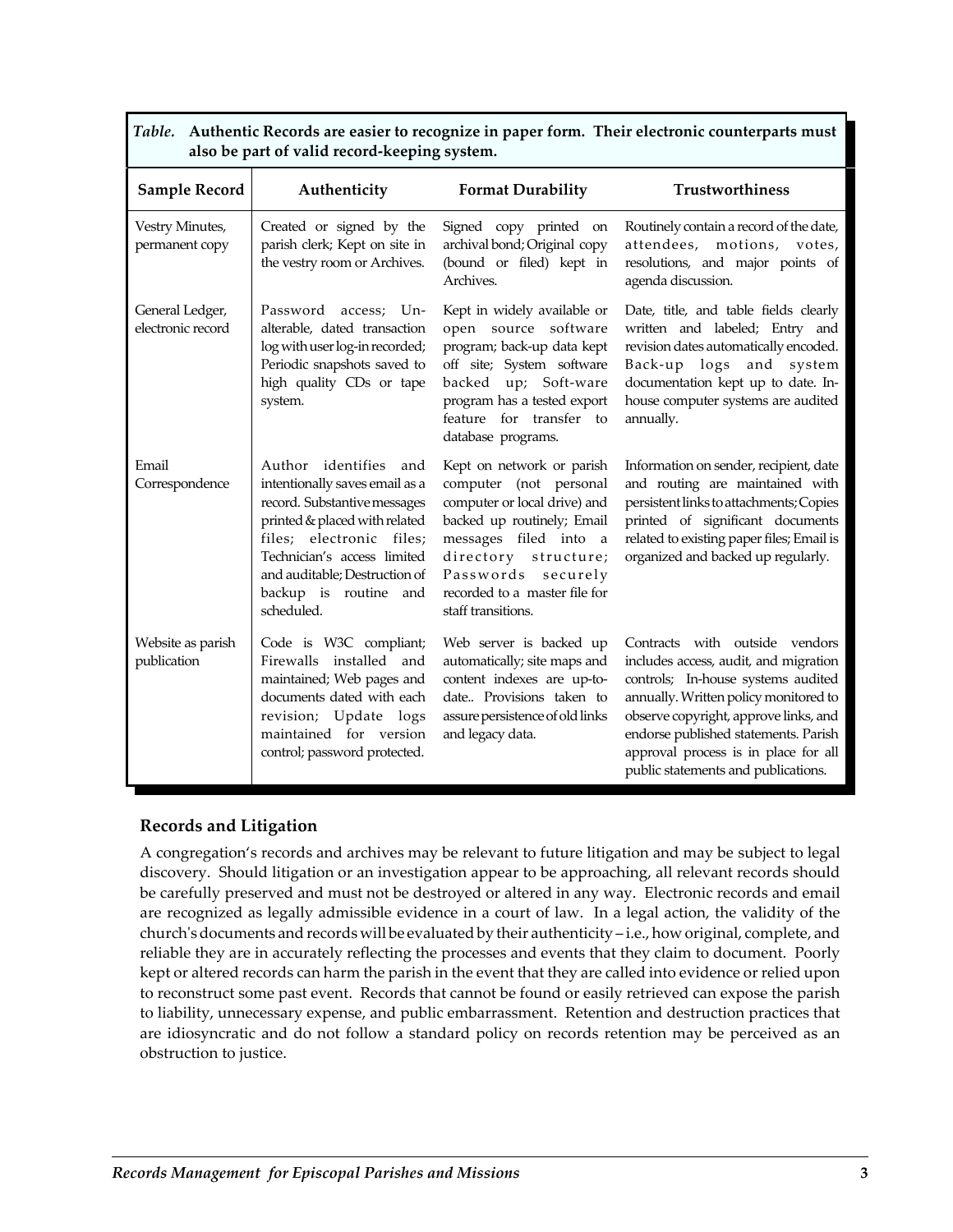# **Special Classes of Records**

## **Records of Financial Accountability and Audit**

An organization is not released from record-keeping accountability simply by being tax-exempt. The rules of exemption from state and federal taxes are carefully drawn and are closely monitored by regulatory agencies. Certificates, filings, and evidential backup documentation are required for compliance with statutory and industry standards.

Most congregations engage in activities that generate questions regarding tax reporting or liability. These include:

- Employee payroll, withholding, and related compensation records for consulting, travel, scholarships, etc;
- Income on rent, purchase and sale of real estate;
- Income from operation of gift and bookstores, thrift shops, and other concessions;
- Fund raising and solicitation of charitable gifts.

Financial records and supporting administrative documentation should be kept in detail to demonstrate the critical accounting distinction between income that is related to Church activities and income generated from activities that are unrelated to church business. Congregations should document these activities clearly and in a format that allows historical re‐creation of data during a tax inquiry or audit.

Tax laws are generally applied on the assumption of guilt until the taxpayer can prove otherwise. The burden of proof is on the taxpayer to establish evidence of income, deduction, and exemption. The Internal Revenue Service (IRS) requires taxpayers to retain, "permanent books of account or records, including inventories as are sufficient to establish...any return of such tax or information" (26 CFR 1.6001-10). By "permanent," the IRS refers to the treatment and format of the record for its period of legal usefulness. Minimum retention of financial transaction and reporting documents is strongly implied by tax law.

### **Employment and Personnel Records**

Administrators should give special attention to personnel and employment related records because few parishes can hire specialists to manage these sensitive records. Several legislative acts and statutes apply in this area, including the Civil Rights Act, Equal Pay Act, Family Medical Leave Act, Fair Credit Reporting Act, Fair Labor Standards Act, the Immigration Reform and Control Act, Federal Unemployment Tax Act, Privacy Act, Americans with Disabilities Act, Occupational Safety and Health Act, and, for some parishes, the Health Insurance Portability and Accountability Act (HIPAA) may apply. State laws often place further regulatory controls in these areas.

Personnel files should be kept on every individual acting as an agent of the parish. Agents of the parish include paid (full and part‐time) staff members, and unpaid volunteers who have official duties and responsibilities. The files for each of these groups may look different as volunteers generally do not generate earnings, benefits, or medical information. All personnel files should be kept together. Separating groups of employee from volunteer folders within the personnel files or using color coding techniques is recommended.

Personnel files should be internally organized into folders that hold records on the essentials of:

- (1) Employment history (hiring information, job description, earnings history, promotions, required training, etc.);
- (2) Benefits enrollment information (pension, health and life insurance, disability and workerʹs compensation, medical leave, etc.); and
- (3) Performance evaluations (annual reviews, employee replies, and disciplinary inquiries).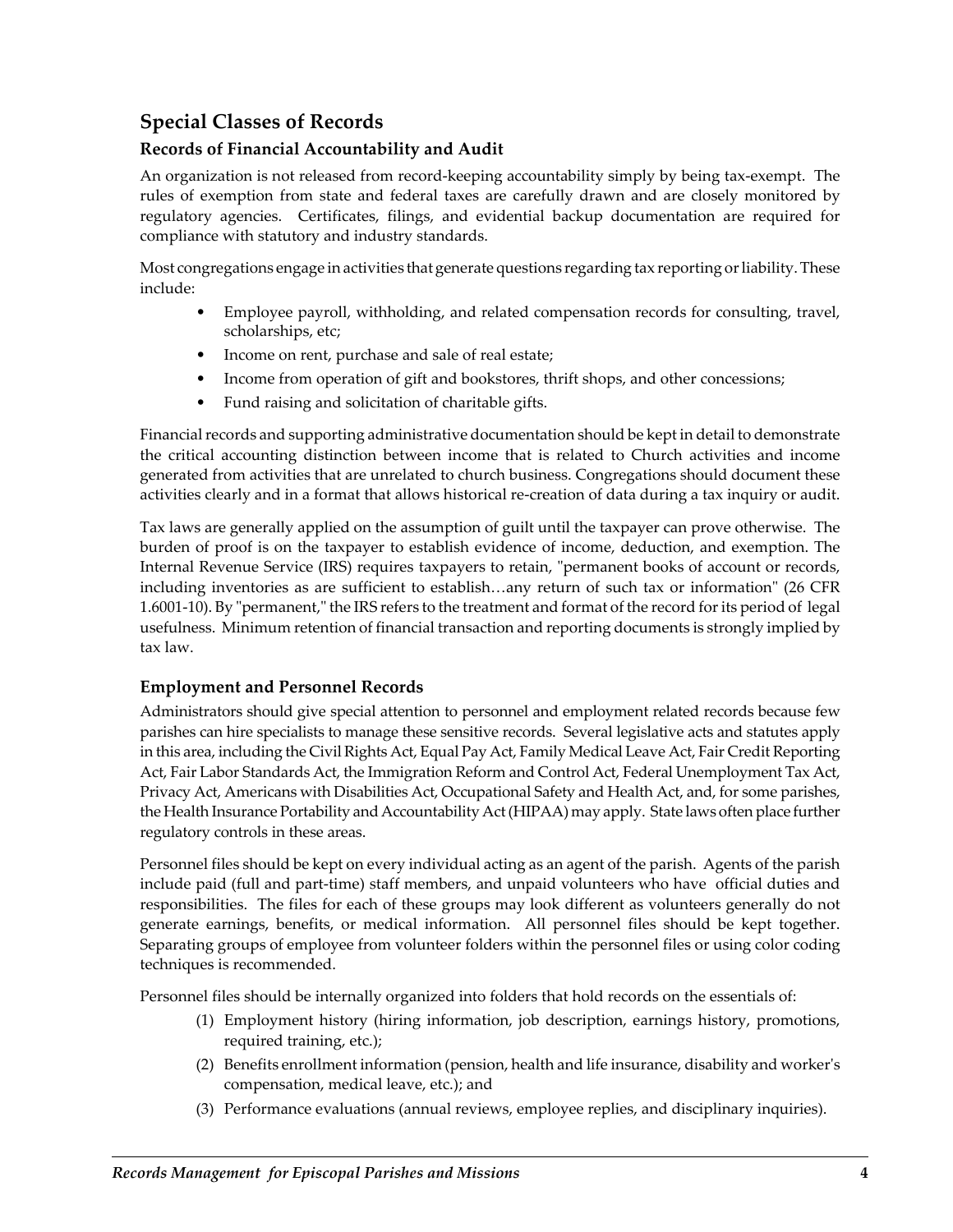Be aware that employees have rights to access and review their personnel files. Supervisors should be extremely careful not to introduce irrelevant or unsubstantiated material to the personnel file. Personnel files should be kept locked and secure at all times, even after the file is retired from the office to the Records Center or Archives vault. Confidentiality should be observed, especially in using computerfiles to track employee activity.

Personnel records should be kept on all volunteer staff in key ministry areas such as governance, property oversight, education and youth work, outreach social ministry, stewardship, and financial management. These records can be less elaborate than employee personnel files. In lieu of individual folders, an annual, up-to-date "leadership file" could be created to include volunteers' biographical and contact information, history of service with job descriptions, and signed acknowledgment of policy statements and special training required by the diocese or parish. Records on volunteers should be designated for long‐term retention in the Records Center or Archives.

Should a question or complaint arise about an individualʹs performance, the memoranda and records surrounding the inquiry should be secured and maintained as a separate, personnel-like file. This measure will help to prevent unauthorized access while confirmation or investigation takes place. Once an inquiry reaches the level of a performance action, however, separate files should not be kept or hidden. All extraneous records not related to the inquiry or action taken as a result of an inquiry should be destroyed before the action file is made part of the individual's personnel file. Such records should also be sealed within the personnel file from browsing eyes and inadvertent disclosure.

**Retention of Employment Records.** Retention of employment records should be systematic to avoid legal exposure. Recent legislation and case law in such areas as child abuse and sexual misconduct have greatly extended the time periods by which individuals may seek recourse for past harms. Retention of personnel and payroll records should be systematic and allow for reasonable future retrieval or discovery of vital employment data. Likewise, retaining records that are no longer useful and that fall under a standard retention policy and practice can be destroyed at the appropriate time, as defined by an approved schedule.

The IRS, the Department of Labor, and the Equal Employment Opportunity Commission require that employers keep certain payroll and benefits records. In order to maintain a complete employment record, parishes should keep and retain temporarily records that:

- **Verify employment**, including ob status, total compensation, and payroll deductions (I‐9 and W‐4 forms; position descriptions, salary schedules)
- **Enumerate hours** worked on a daily basis and rates of pay (time sheets, payroll journals);
- **Document recruitment and hiring**, including promotion, and compensation for all positions (job announcements, applications/resumes, search records, payroll registers);
- **Substantiate retirement plans** including plan documentation and contributions (pension and annuity plan documents, prospectus, enrollment forms, records of payment); and
- **Detail injury and illness** associated with occupational activity or the work place (workerʹs compensation claims, disability leave).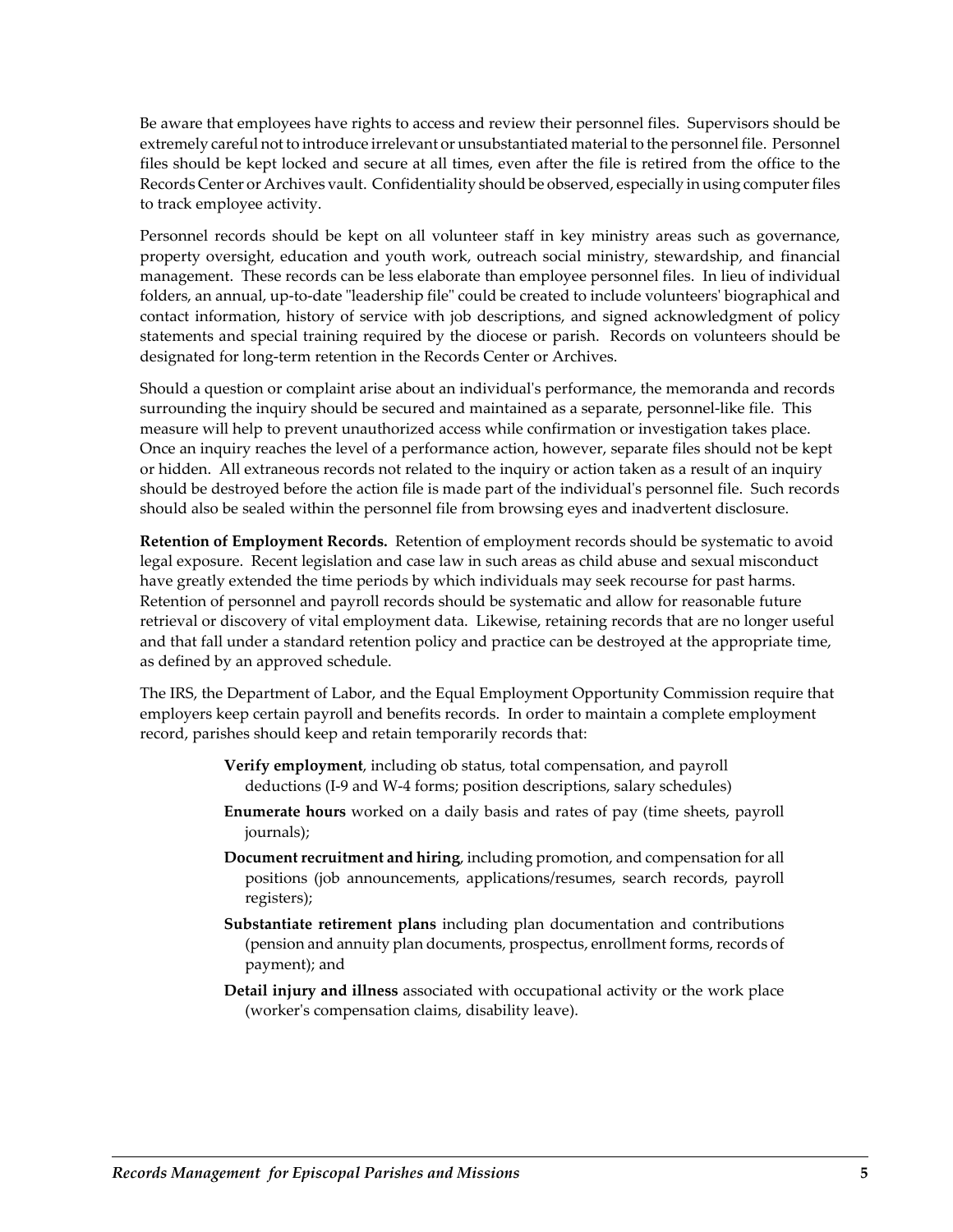#### **Personnel Records: What is a Prudent and Enforceable Retention Practice?**

Keeping every personnel or payroll-related record permanently is a storage, management, and security challenge that few parishes are in a position to meet. Ordinarily, all personnel files should be retained for a minimum of 6 full years after termination of employment, *provided* that two other permanent records are kept: the **Employee History and Earnings Record Summary** – typically a comprehensive summary form kept on each employee; and the year‐end **Payroll** Registers, which document hours, exact duration of service, and key identifying data (SSN, DOB, bank deposit numbers, etc.). Saving summary records and registers allows for the scheduled destruction of source files such as time sheets.

How can one be sure that good management controls will prevail in the future? Saving critical summary records, computerized payroll registers, or third party vendor reports, is fraught with uncertainty. Employee History and Earnings Summaries are often out of date or irregularly kept. Building in some redundancy is surely reasonable. Individual **Personnel Files** are the fall‐back permanent documents. Maintaining a lean but complete personnel file is advisable. Parishes that have secured their Personnel Files in a Records Center or Archives should consider retaining basic employment history and service records for a minimum of 30 years after termination of employment.

Administrators should be alert to keeping records that demonstrate due diligence in verifying past employment of candidates and conducting ongoing oversight and training of employees and volunteer agents. A permanent file should be kept that can demonstrate a consistent history of required training of individuals who are in contact with minors. A separate personnel file or cumulative **Service Files** on volunteers should be retained for a minimum of 30 years.

### **Operational and Administrative Records**

Several categories of records join financial and employment records as constituting vital operational records, which are critical to the long-term stability of the parish. These records contain identifying information on the Church in its capacity as faith community, corporation, physical plant, and participant in civil society. Special care should be taken to retain the following classes of records.

**Sacramental Records and Membership Records**. The Parish Registers are the vital record of membership in The Episcopal Church. They should be kept in canonical form (see Canons I.6.1(1) and III.9.5(c)), signed, and properly witnessed. The registers should be held in custody by the parish and not placed in the public domain for at least the period of the US census (80 years). These records should never be sold or given to a third party or distributed to others for private *research or commercial publications and use.* Access to the registers should be carefully controlled. Information less than 80 years old should be given only to those persons with a direct relationship and a legitimate need to know. Parish Registers contain information that many members consider private and assume will be used exclusively for the internal needs of the community. While searching and reporting on membership is an excellent use of computerized membership databases, computerized versions should not replace the permanent registers or communicant list.

**Corporate Records and Governance Documents**. Key governance documents should be carefully recorded and preserved in the Parish Archives. These documents include vestry minutes, annual meeting minutes, incorporation papers, articles of association, charters, bylaws, deeds, instruments of donation and consecration of Church buildings, and trust fund registers and files.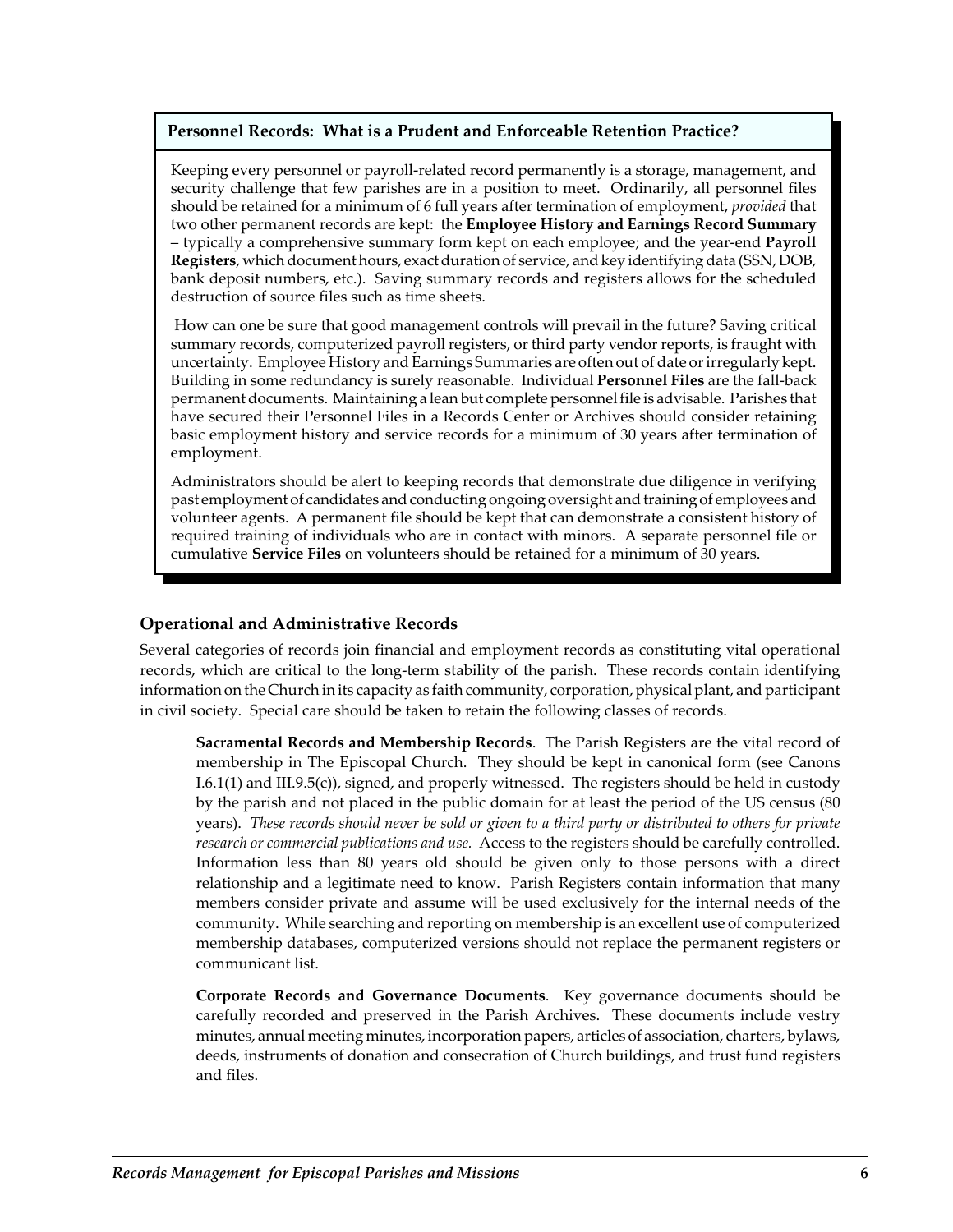**Property and Building Records**. Building plans, specifications, vendor contracts, purchase orders, and paid bills on new buildings and major construction should be retained for the long term and in some cases permanently, and brought together in the Parish Archives. Not only do major construction records have historical value, they may also save the parish money in future renovation projects or insurance claims. Building records are used to support product liability and toxic substance exposure cases (e.g., asbestos), where the statute of limitations may not start until the harm has been discovered. All building plans should be carefully protected to eliminated costly recreation of drawings for renovations.

**Contracts andAgreements**. Contracts, legalinstruments, andsupporting correspondence should be labeled in the central administrative files and retained for an appropriate length of time. Obviously, the retention period will depend on the length of the contractʹs applicability, the warranty, or the possibility of future legal action. Employees often have Internet access to the vendor records (including banks, payroll services) and may come to believe the vendor is keeping the record copy for the parish. This assumption may result in employees abandoning their own record-keeping duties in the expectation that the vendor will always be in business and will have the data in a ready format when it is needed. Always make provision forthe migration of data and records at the dissolution of the vendor relationship in a format acceptable to the parish. This understanding should be included in the contract with vendors and consultants.

**Historical Records**. Vital records are often secured in the Parish Archives with other historical records. Care and protection of these records should not be overlooked. The Archives will hold related supporting documentation, for example, the records of parish committees and organizations, photo images, newsletters and parish publications, master calendars, parochial reports, and special events and project files. For further advice on the retention and preservation of these records, consult the Diocesan Archivist or The Archives of the Episcopal Church.

## **Electronic Records Management**

Most parishes are now using computers to create and keep financial and administrative data. Electronic systems are excellent management and retrieval tools, but they present special difficulties as long-term storage and access devices for authentic records. Governmental legislation such as the Electronic Signature (E‐Sign) Act, the Uniform Electronic Transactions Act, IRS Revenue Procedure 98‐25, and the Sarbanes‐Oxley Act offer industry standards and guidelines, which, if not directly applicable, are pertinent models for even the scaled‐down computer operations of a congregation. The management of computer records should be controlled by administrative policy and practice, not by the technical skill of the computer user or outside technical consultant.

When the "record copy" of any operational information is kept in electronic form, it should be regularly ʺfixedʺ in an unchangeable medium to guarantee authenticity and accuracy of the content. High quality CDs ortape back up systems will serve this requirement. Authentic electronic records are accompanied by easily accessible and readable descriptive data on (1) the documentʹs content, (2) the computer system and application software, and (3) backup procedures used by the chief operators. Computer programs can be set up to automatically create activity logs showing a history of all transactions, including access logon IDs and dates, file changes, and deletions. Activity log reports should be examined periodically for errors and unauthorized uses.

Electronic records are easily altered, copied, and transmitted. Software features for tracking such activities are not uniformly standard, thus leaving much of the responsibility for managing the record with the end user. Electronic records are legally admissible evidence under certain circumstances and susceptible to discovery in a lawsuit. As a minimum guide, the E‐Sign Act requires that authentic electronic records pass three tests. They must: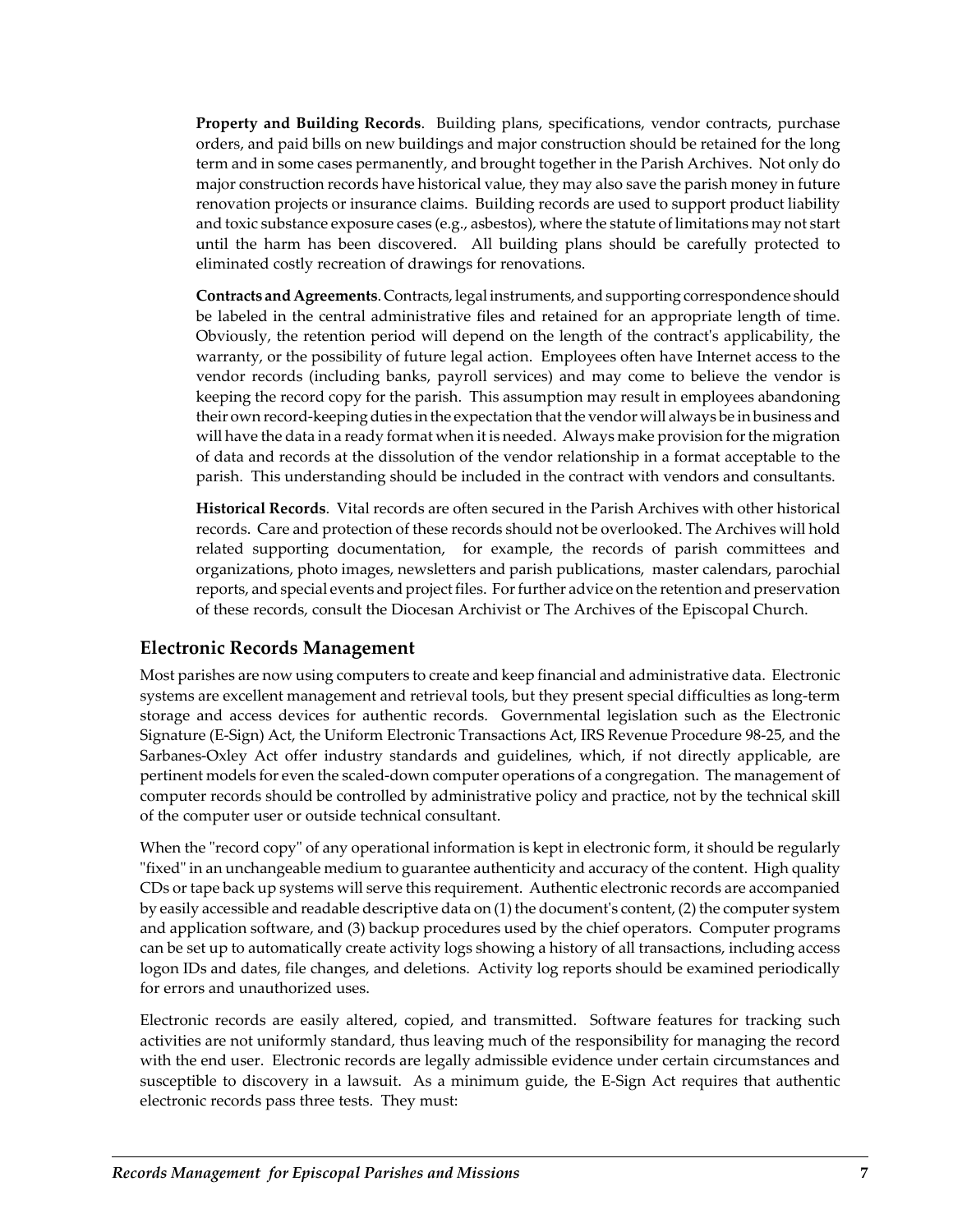- accurately reflect the information in the original transaction;
- remain accessible to subsequent use; and
- be capable of being accurately and faithfully reproduced.

Regular periodic (monthly or quarterly) snapshots of electronic content should be stored in a device other than the userʹs hard drive or the file server and should be kept in a separate, secure physical location. Documentation on legacy and snapshot files should be extracted and recorded in a manual that identifies the named files, and briefly describes the content of computer databases and other records. Snapshot and legacy documentation should be labeled and stored on high quality CDs or DVDs alongside the manual in a secondary location as a disaster prevention measure.

#### **Electronic Record Keeping Procedure— A Simple Back‐up Approach**

- Regularly save a snapshot record copy of the electronic record to a CD-R/DVD or tape media.
- Do not rely on re-writable disks to save money as these are inherently weaker; for longevity use true gold‐layered disks.
- < Avoid combining different record series on a single disk.
- < On the CD/DVD case, list the disk contents by record title, the inclusive dates covered, and creating office.
- Record the date the disk was created and a unique identification number (i.e. CD2007‐01).
- Label the non-reflective surface of the CD/DVD itself with the ID number using a permanent ink felt‐tip pen. Do not sticky labels.
- Store disks in their protective cases in a secure, dust-free, and moderate (< 76° F) environment.
- Back-up disks should be stored in a building or site away from the site of the file server in the event of a localized disaster.
- Retain system documentation such as the name of the software application, version number, file format, operating system, etc.
- Keep a log of the CDs/DVDs, indicating the record title (e.g., Ledger, Journal Entries, etc.), the date span of the records, the burn date, the electronic file name (e.g., "GenLdg\_12312007.xls"), and the file format (see IRS Bulletin 1997‐13 Sec. 4 on Electronic Storage System Requirements)

When converting records from paper media to electronic form, consider the data preservation issues surrounding permanent electronic records. This is particularly important for such financial and administrative applications as budgets, payroll registers, trust fund records, membership records, vestry minutes and electronic publications (e.g., the website). Although paper records can go decades before needing preservation work, long term data preservation has to be considered at the birth of the electronic record. Administrators and staff must try to anticipate the day when the software and hardware – the writing implements so to speak – are made obsolete by new technology. Electronic records need to be periodically refreshed and copies checked for error occurrences. Logs and memos on refreshing and migrating legacy records should be a part of the manual of operations.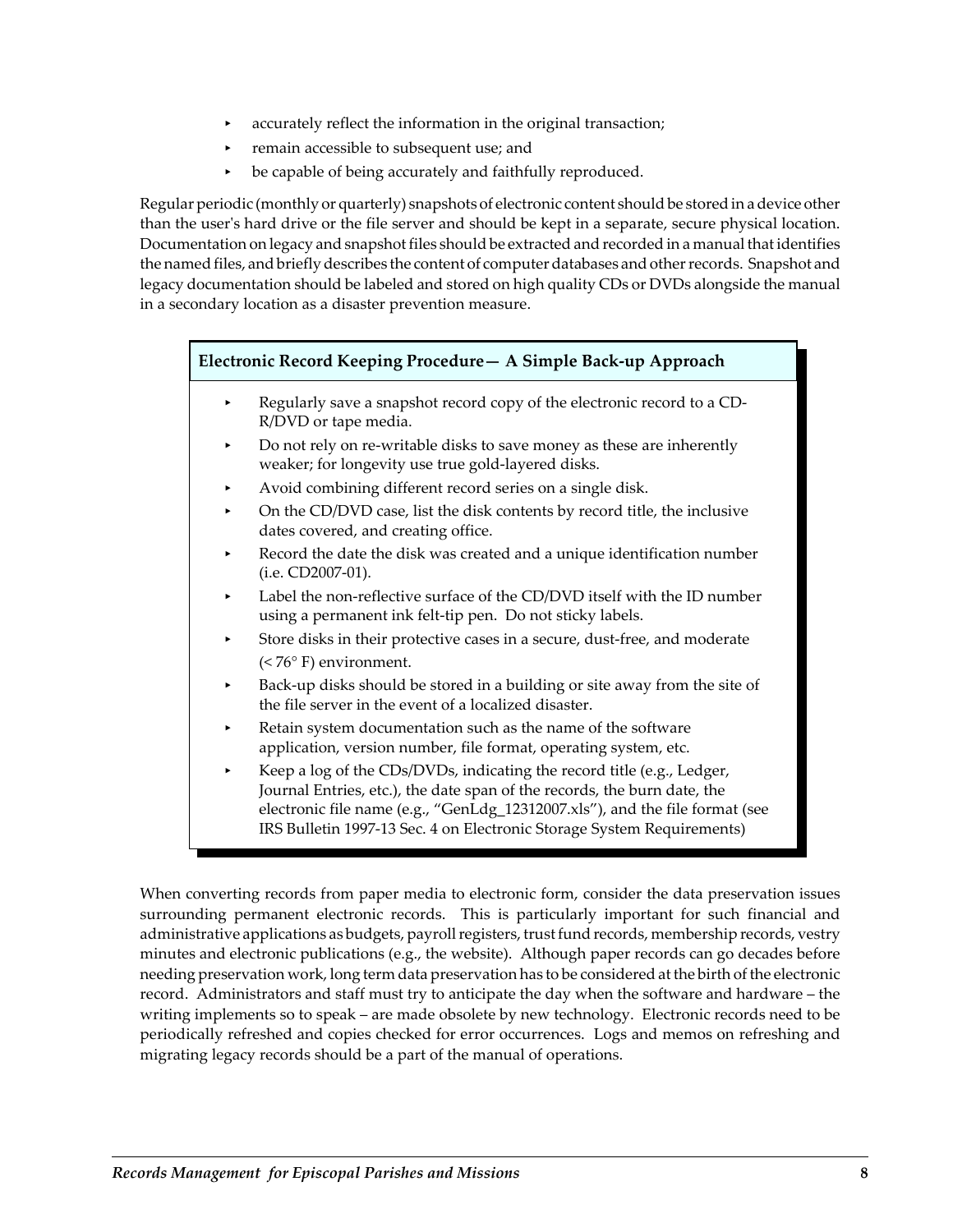Keeping a combination of visible (paper) and non‐visible (electronic) recording media remains a good rule of thumb and prudent management approach. Some redundancy is a good idea, however, especially in these transition years when electronic record‐keeping standards and data preservation tools are still being developed for mid‐size organizations. The viability of computerized media is not as big an issue as the continuity of management oversight of what physically happens to those media and how the documentation about the records ("metadata") is kept. Parishes generally do not have this management capacity and for that reason a dual paper and digital strategy is advisable.

A dual approach does not translate into printing all email messages and electronic reports. In the case of financial records, for example, the computerized database of financial transactions and the ledger are for all intents and purposes the official record copy. Selective reports generated from the financial database are usually of passing importance, yet this selective data are usually the only printed output from the official record. For purposes of internal audit, accountability, and security, master ledgers, payroll registers, budgets, operational statements, operational procedures and policies, and insurance inventories should be printed every six months and retained.

Certain administrative records should always be printed, dated, and initialed or signed. This includes minutes, formal financial reporting statements, key indexing tools such as the chart of accounts, membership lists and statistics, trust fund registers, and similar business and membership documents. Other financial records should also be made available in paper form periodically (annually) for purposes of internal audit, accountability, and security: master ledgers, payroll registers, budgets, operational statements, operational procedures and policies, and insurance inventories. Note that parish registers should not be kept in electronic form except as a secure duplicate for search and retrieval purposes.

Websites as Electronic Publications. Parishes and dioceses that are using their websites as a publishing *medium forsuch permanentrecords as parish annualreports, diocesan journals, and other official communications* must make provision for the canonical deposit and permanent retention of the data in a durable, digitally persistent *form (for example, see Canons I.6.4, I.6.5(a), and I.7.1(c)).*  Standard, open source software should be considered whenever possible in the creation of electronic publications and records (see General Convention Resolution 2006‐A049 on open source software). Websites are public statements and publication on them should be guided by a policy and review process. Be concerned here with continuity and retention of published documents. Identify a competent, able person in addition to the IT manager to help monitor and work with records creators to manage content and preserve historical records in all formats.

**Email Communications**. Like other electronic records, email must be considered in a records management scheme, either at the point of creation, or as stored data. Email records are subject to legal discovery and must be produced at the request of a court. Regular housekeeping is advisable. Email records that are eligible for systematic destruction (transient correspondence) should be scheduled for destruction and reviewed periodically by the user, the archivist, or the systems administrator. The planned and scheduled destruction of email records, carried out as part of the regular conduct of business in accordance with the records management scheme, nullifies an accusation that email has been deleted for purposes of disposing of evidence.

While printing important messages and attachments is a good way of ensuring permanence, routinely printing email for archival storage is not an acceptable or practical solution to retention and future access. Electronically created records are now a *de facto* record keeping standard.

Retention of email can be successful if key records creators (i.e. account holders) systematically delete transitory messages and intentionally save retained messages and attached documents in folders or "archived" directories of their email system. In addition, employees may save email messages and attachments to text processing directories on their workstation or network server. For a sample email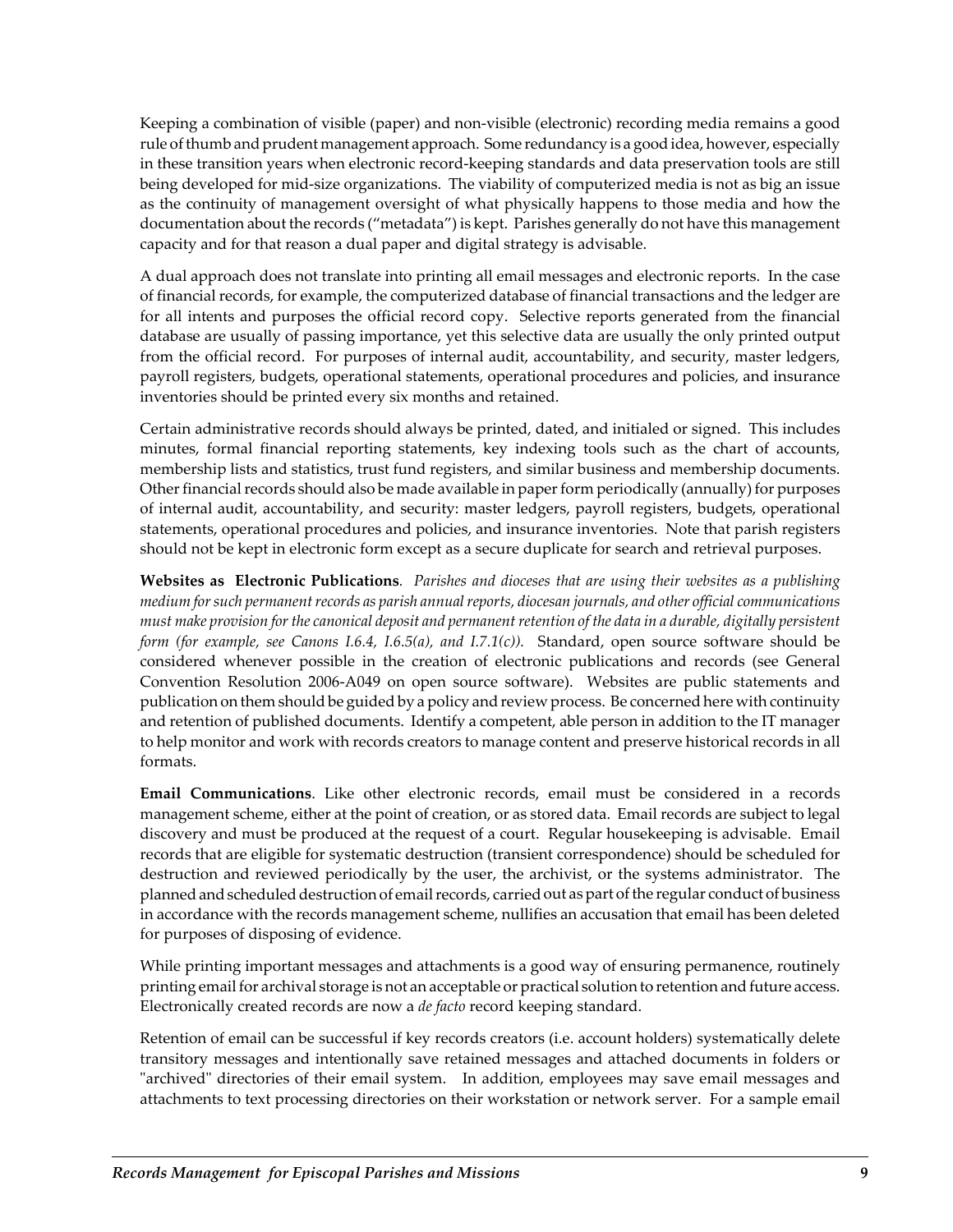policy for parishes or for a copy of a questionnaire that can be used in to evaluate the integrity of electronic record keeping practices, contact the Archives of the Episcopal Church, or see the electronic copy posted on the Archives website at: http://www.episcopalarchives.org/ParRecordsMan.pdf.

# **Record Keeping and Filing Practices**

Within any filing system, there are basically three methods of arranging records: alphabetically by title, name or topic; chronologically by date; or numerically. The arrangement pattern for a group of records is often implied by the way the record is generated and used. Most financial accounting records, for example, follow a chronological arrangement, while employee name files will be alphabetical. The key component of a good organizational scheme is that another person can quickly understand the arrangement. A serviceable record keeping system should be obvious and not bear a personal stamp sed as a means to keep the records private.

### **Some Organizing Principles for Paper Files**

- Keep the filing scheme simple but orderly, use a consistent alphabetical or chronological order that best aids future retrieval.
- Label file cabinet drawers; avoid binder systems except for accounting records.
- Place file titles and dates on folder labels for easy retirement and weeding.
- Use folders inside hanging files; do not use naming files in place of a file folder.
- < Records should be kept in groups with like material.
- < Avoid multiple collections of subject files.
- Keep "resource files" (very temporary) separate from administrative subject files, which may contain vital and permanent material.
- Identify, whenever possible, the master or central file.
- Whenever possible, centralize documentation to create a complete record.
- < Records should be located in as few areas as possible.
- Records should not be in private homes. If offices are far apart, consider a central file room for gathering current records not in active use.
- Off-site location of stored records should be well known and passed along.
- < Inactive records should be set apart or sent to records storage/archives.
- Schedule a day to archive accumulations of inactive office records.

## **Organization of Computer Files**

Electronic records and paper records can be organized with similar filing schemes. Just as paper records are grouped together in file folders, electronic records should be grouped together into electronic folders, or "directories" to maintain organization. Directories allow faster retrieval of electronic records and facilitate easy destruction (or preservation) of folders. A directory folder can be divided according to common file break practices, such as: chronological (month or year), functional (financial records, projects, mission program, etc.), by their status (closed accounts, terminated employees, etc.) or by subject.

It is common for electronic records to have paper counterparts. Directories should follow naming conventions similar to the paper file to avoid confusion. If a paper file is named "Annual Reports," for example, the electronic directory should also be named "Annual Reports". Be sure to define and utilize standard naming conventions, and use standard labels and sequential numbers to control drafts and versions, (e.g., "Draft", "Final", and "v01" or "ver01").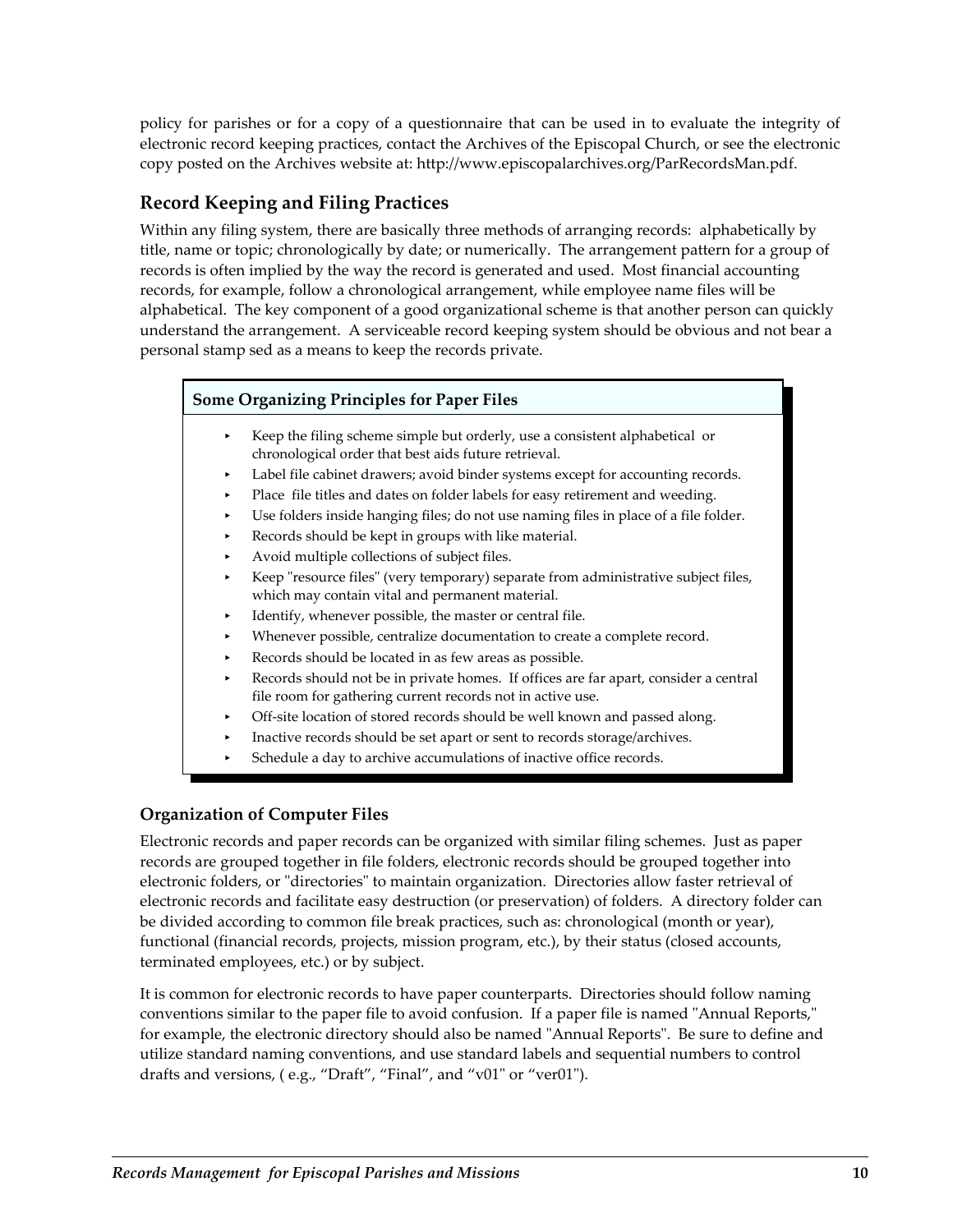*Table.* **Below is a sample filing structure for "annual reports." The annual reports directory is divided into sub‐directories. Note that although this illustration shows electronic documents, the same filing scheme could be used for paper records.**

| Annual Reports (main electronic directory or paper filing system.) |                                            |                        |  |  |  |
|--------------------------------------------------------------------|--------------------------------------------|------------------------|--|--|--|
| Finals (sub-directory)                                             |                                            |                        |  |  |  |
| (the file or document)<br>2004 Report.doc                          |                                            |                        |  |  |  |
| (the file or document)<br>2005 Report.doc                          |                                            |                        |  |  |  |
| 2006 Report.doc                                                    |                                            | (the file or document) |  |  |  |
| 2007 Report.doc                                                    |                                            | (the file or document) |  |  |  |
| Working Drafts (sub-directory)                                     |                                            |                        |  |  |  |
| 2008 (sub-sub-directory)                                           |                                            |                        |  |  |  |
|                                                                    | Annual_Report 2006 (the file or document)  |                        |  |  |  |
| DRAFT 04-30-2007.doc                                               |                                            | (the file or document) |  |  |  |
|                                                                    | TreasReport_ver-1.doc                      | (the file or document) |  |  |  |
|                                                                    | TreasReport_ver-2.doc                      | (the file or document) |  |  |  |
| ParStats2006 ver-1.doc                                             |                                            | (the file or document) |  |  |  |
| 2007 (sub-sub-directory)                                           |                                            |                        |  |  |  |
|                                                                    | Individual reports (sub-sub-sub directory) |                        |  |  |  |
|                                                                    | (relevant files or documents kept here)    |                        |  |  |  |
|                                                                    | Draft Versions (sub-sub-sub-directory)     |                        |  |  |  |
|                                                                    | (relevant files or documents kept here)    |                        |  |  |  |
|                                                                    |                                            |                        |  |  |  |

The 2007 and 2008 directories within Working Drafts are "expanded" here to show the directories and documents within. The computer will record the last "saved" date, but this may not be the last revision date. Thus, using dates in the file title is a good naming technique. Keep the previous year's drafts temporarily for reference purposes or as a starting point and template for future reports.

**Naming Conventions for Computer Documents and Directories**. Below are some useful and fairly standard approaches for naming files and organizing docuents to make them more browsable and easier to manage.

- Create simple hierarchies of directories and sub‐directories, rather than one flat list of directories with long lists of files inside them. This will help reduce redundant entries in file titles.
- Keep file names short but self-evident. Use obvious abbreviations and avoid repeating words already in the directory name. For example: use <AnnualRep\_ver1> instead of <Annual Report-1>" or <arpt‐1>.
- Draft documents should be given version numbers and/or last revision dates; do not rely exclusively on the computer generated revision date.
- Identify in the file name the "record copy," sometimes called the final copy or master document to distinguish it from other versions. Example: use <AnnRep‐final> instead of <AnnRep‐ver8>.
- Separate into annual sub-directories the previous years' documents for future reference or archiving. Previous years' reports are a good starting point or template for future reports.
- Use the "insert path and file name" feature of your software to keep track of important document locations. (In MS Word, for example, this feature is located as "Autotext" under Insert in the toolbar.).
- Use common abbreviations, but avoid periods in file titles–they are often blocked by spam filters.
- Initials can usually substitute for first names and follow the surname (AndersonB-ltr.doc)
- Articles, conjunctions, and preposition such as: the, and, of, for are not necessary.
- Avoid spaces inany file name, especially if the file might be sent to someone else by email.
- Instead of spaces, use hyphens or underscoring.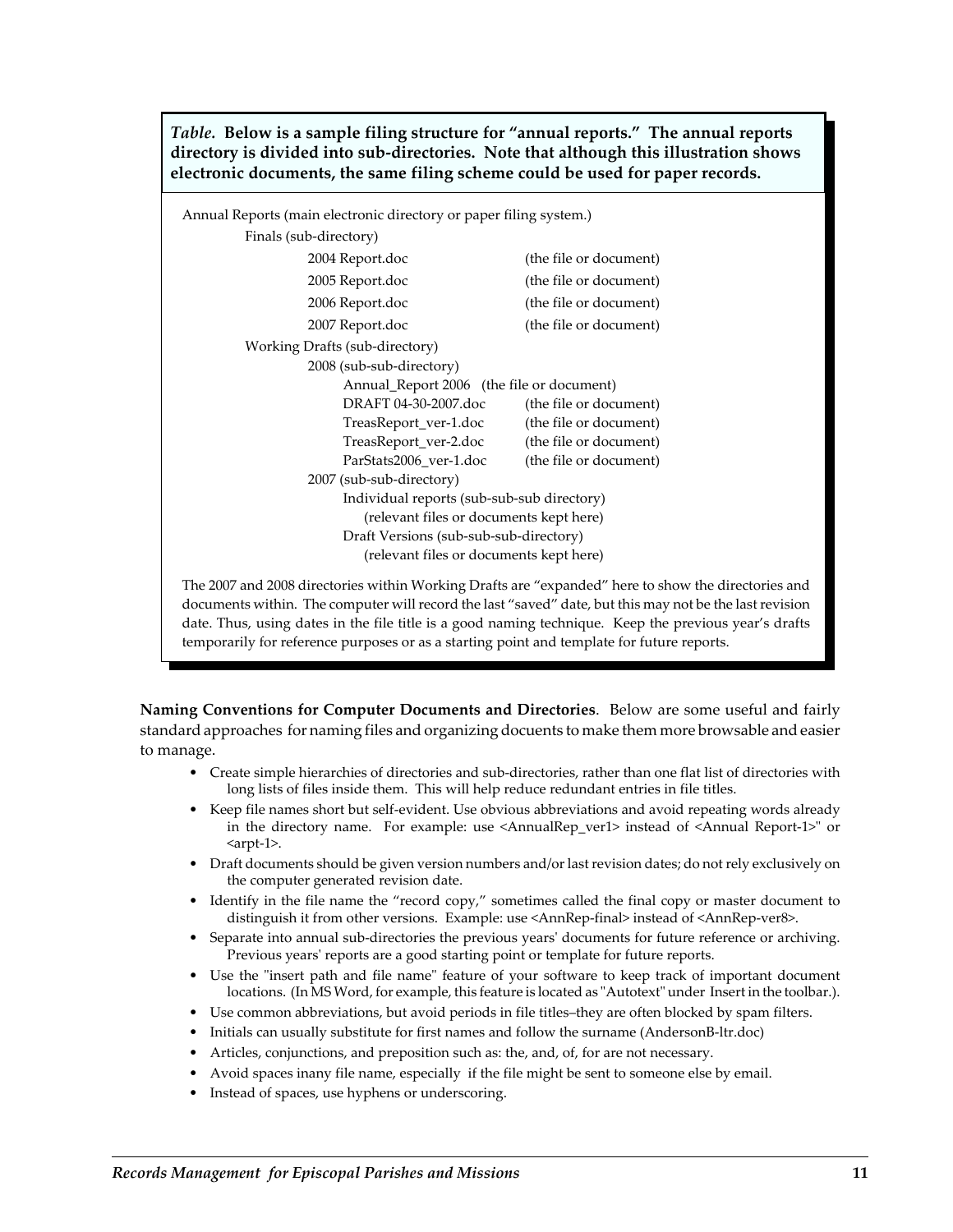- Upper and lower case can be used effectively to eliminate spaces.
- Use numbers and first words with sorting principles in mind:
	- ▶ Years will sort before month and day Numbers will sort before letters
	- Characters will sort before spaces Last names before first names.
- -

### **Records Retention and Disposition**

#### **Records Retention Policy**

A records retention schedule is a policy document that guides the disposition of an organizationʹs records. It directs the length of time and final retention decisions that will meet the organizationʹs operational and business needs, and the legal requirements for record keeping. While a general records schedule such as the one attached to this chapter can be adopted for this purpose, large parishes should consider adopting a retention statement and a customized retention schedule.

In formulating a policy statement, the parish will want to review the guidelines recommended in this chapter, and also obtain the input of employees and leadership about how to make the policy practical and enforceable. The parish should its own version of a standard records retention policy after consultingwith counsel whenever possible. The retention policy should be accessible both in the office and in the archives. Applied consistently and regularly, it will be recognized as part of business normal practice by the courts.

#### **Regulatory Requirements for Records Retention**

Record keeping requirements forrecords are assigned by statutory legislation, administrative law, professional standards, and best practices. Some of the more important legislative requirements are defined within the Civil Rights Act, Equal Pay Act, Fair Credit Reporting Act, Fair Labor Standards Act, Federal Unemployment Tax Act and the Uniform Rules of Evidence Act, the Immigration Reform and Control Act and the Health Insurance Portability and Accountability Act. Administrative regulations are also defined by the IRS, the Equal Employment Opportunity Commission and the Wage and the Department of Labor and published in the Code of Federal Regulations.

The sample retention schedule in this manual takes into account the record keeping requirements defined by the abovementioned legislation and agencies. The individual States impose record keeping requirements in certain areas, especially labor law, privacy, worker's compensation, health, and safety. These should be researched by parish counsel before implementing a records retention schedule.

For the sake of simplicity, retention periods are usually measured in annual accumulations. Some records can be discarded when they are superseded and all administrative use ceases (AU). These files and others designated for "selective retention" (SR) should be discarded after proper verification and review by the administrator and/or archivist for any files that may have long term administrative or historical value. Selective retention (i.e., careful separation ofrecord material from obsolete record material within an integrated set of files) is particularly important when discarding large Subject or Central File series. The parish should consider naming a person to conduct this aspect of records and archives management. Retention periods for most records are usually expressed as " $CY +$ <sub>\_</sub>", i.e., retain for the current year and add a number of succeeding years. Thus, a three-year retention (CY+3) period for a record dated January 1, 2008 indicates a destruction date no earlier than January 1, 2012.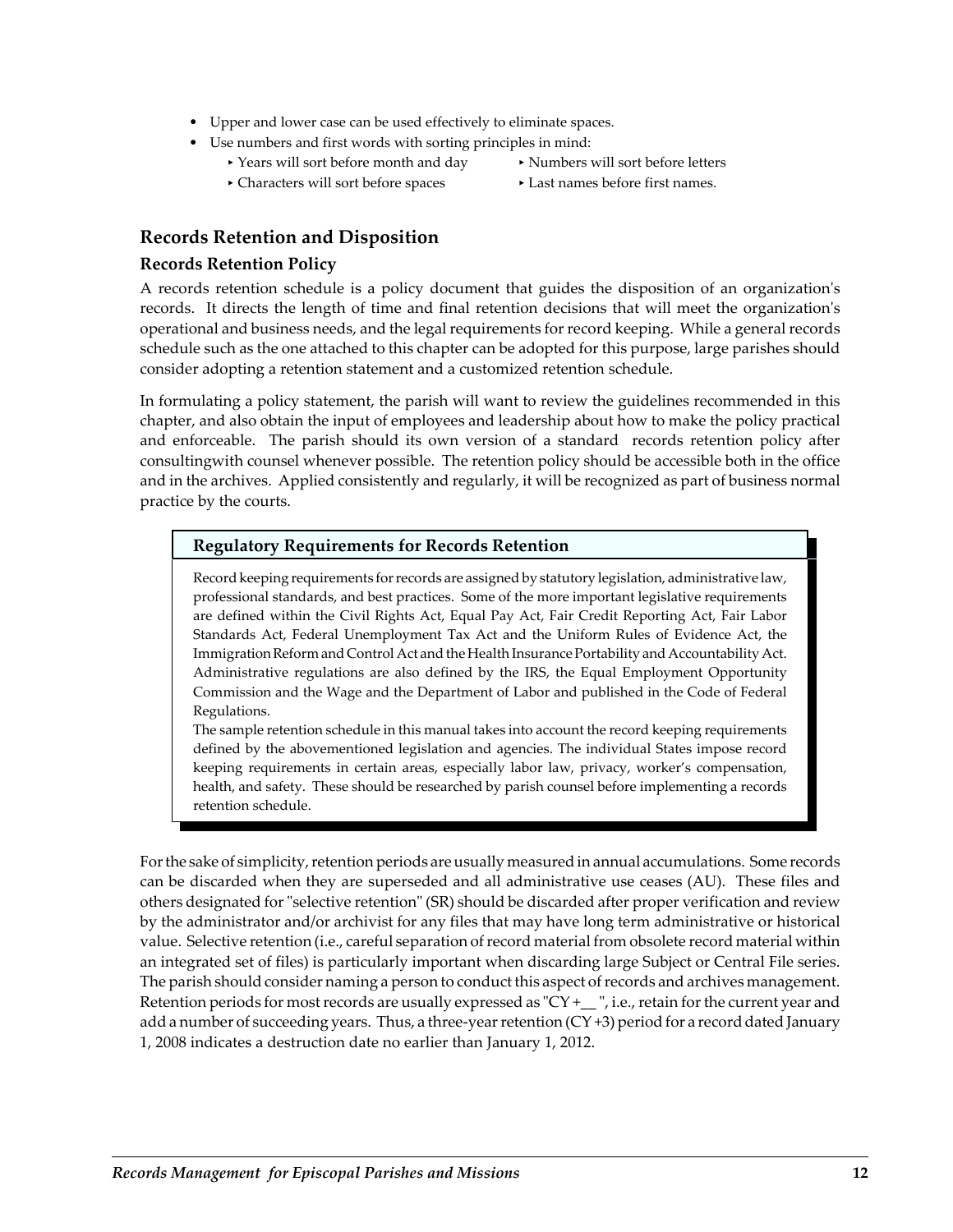#### **Retirement and Disposition of Inactive Records**

Records that are active and still in use in the office are usually easy to find by looking in a filing cabinet or browsing electronic directories. Records that have become inactive but must be kept in order to fulfill record keeping requirements, are often stored in a separate storage area (or moved to an "archived" computer directory). When physical records are moved to inactive storage (usually in standard size records boxes), a list of the contents of every box (which can be a range of dates or alphabetical groupings) should be prepared to facilitate occasional retrieval of records. One copy of the list should be placed in the box with the records. A complete set of numbered box lists should be kept in an active file in the Parish Archives and/or in the active administrative office files.

There are two basic designations for retiring records after they are no longer needed for active (original) purposes.

**Temporary Records**. The bulk of the temporary records will be paid bills, bank statements, outdated resource files, vendor contact files, duplicate publications and source materials, and other records with no long‐term value. After all legal, administrative, and financial retention periods have been satisfied, these temporary records can be properly destroyed. Destruction of temporary records will open up additional physical or electronic storage space for reuse and lessen the overall management burden. Some records, especially subject ortopical files or project files should be carefully reviewed by the parish archivist for records that may have long term historical value. Mark temporary records with an end date for final review (e.g., Review for destruction, 01/2010").

**Permanent Records**. Some records are considered permanent or archival because they contain information of long‐term administrative, legal, or historical value to the parish. These records should be retained in the Parish Archives. In addition to the obvious documents of value, mixed subject and special project files should be carefully set apart for selective retention by the parish archivist. Permanent records should be clearly marked ("Permanent. Send to Archives Jan. 2010") while in temporary storage or sent directly to the Archives for safe keeping. Once transferred to Archives, the archivist will conduct a careful review to reduce bulky file series of duplicates, ephemera, and non‐record material.

### **Destruction of Temporary Records**

Destroying obsolete records should be done carefully, under supervision, and in the presence of more than one person. Keep the following points in mind:

- 1. **Log the Destruction**. Maintain a dated log or other record of the groups and dates of the records to be destroyed and keep this with you records and archives management file. A sample destruction log sheet is attached to this chapter.
- 2. **Destroy Under Authority**. An authorized, delegated person should oversee and sign off on the destruction.
- 3. **Verify Content and Value**. Verify that the contents of the boxes match the inventory list. Don't rely exclusively on old lists as box numbers may have changed or boxes may have been incorrectly labeled. Verify labels and contents by checking inside boxes.
- 4. **Reevaluate if Necessary**. The value of information can change over time. When in doubt, obtain a second opinion if there is any question regarding a record's long‐term administrative or historical value. The Church Archives can help with any re‐appraisal.
- 5. **Isolate Obsolete Records**. Physically separate and clearly label the boxes marked for destruction from other temporary or permanent records nearby.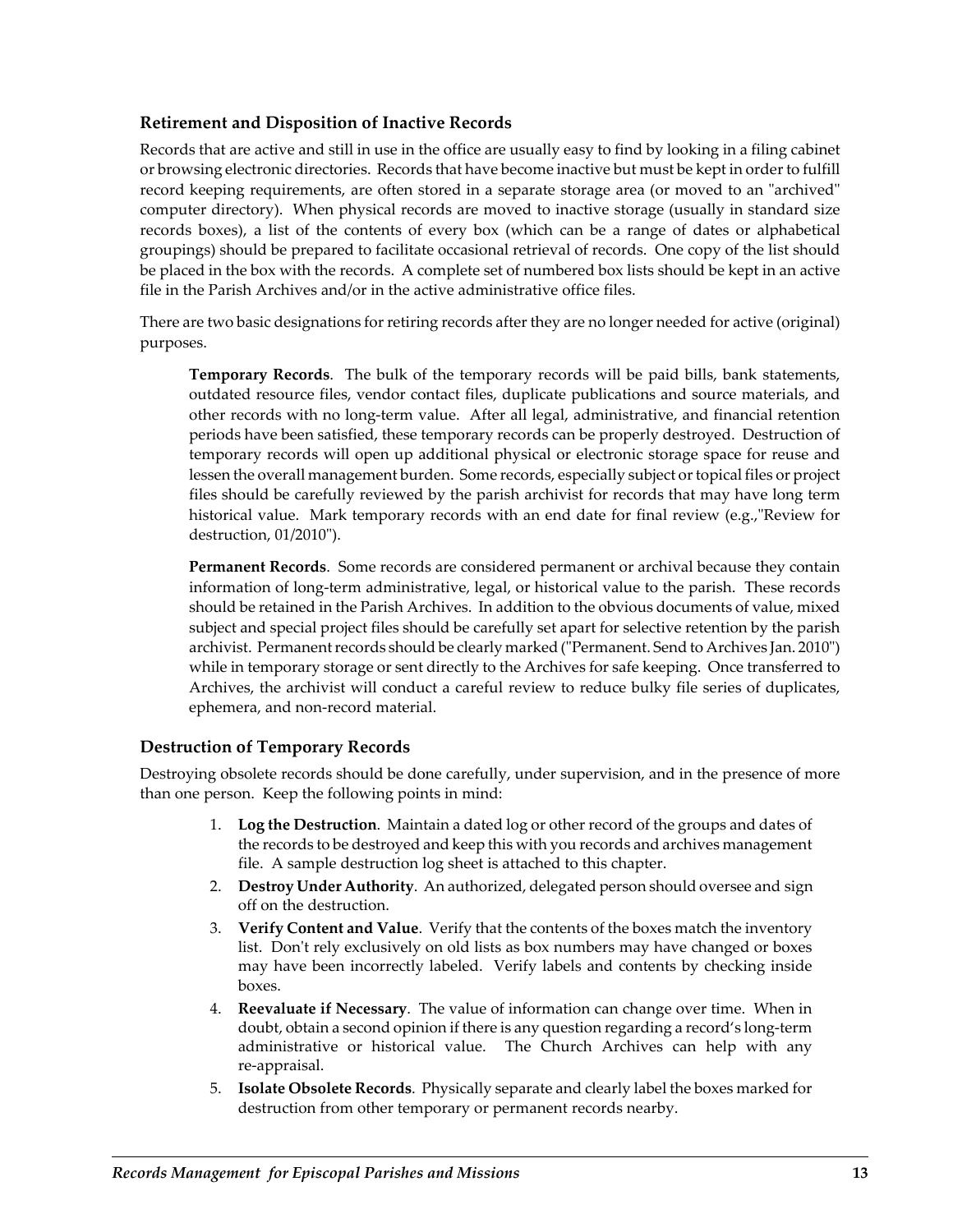- 6. **Protect Confidential Data**. Destroy confidential records carefully. Most records can be recycled, but sensitive records such as payroll reports, donor information, and personnel data should be shredded. Protect social security, credit card, and bank account numbers.
- 7. **Destroy Electronic Data Carefully**. Simply deleting a file on a hard drive does not destroy electronic data; the record itself still exists on the hard drive. Re‐format the hard drive or delete data using special software that prevents recovery of deleted data to destroy the data effectively. This is especially true if you are discarding a computer workstation or server.
- 8. **Be Mindful of Pending Litigation**. Never destroy records in anticipation of pending litigation. Never remove records from the parish's place of business.
- 9. **Revise and Update**. Modify the retention schedule as needed, but do so as a policy change. Bring proposed retention policies before appropriate committees of the Vestry to receive approval for changes.
- 10. **Finish the Job**. After destroying obsolete records, follow up with the appropriate house‐keeping tasks to prepare the temporary storage areas for newly retired records and to move permanent records to the Parish Archives.

#### **Securing a Records Center and Parish Archives**

Records Center. A Records Center is used for storing temporary non-current records or records that are still too current to transfer to the Parish Archives. The Records Center should be secure but accessible to authorized staff who will have occasional need to reference recently retired files. The Records Center should be dry and well lighted, and protected against fire, water, and vandalism. Boxes may be stacked off the floor on pallets or shelves as a protection against leaks and flooding. An ongoing list of the room's contents and shelf location should be kept in an obvious nearby location. Large parishes with many business and management activities can sometimes justify the expense of using a commercial Records Center when space is particularly tight. With a good parish archivist in place, a section of the archives room can be used for temporary records, although these two should always be physically separted and labeled.

**The Parish Archives**. Every congregation should have a Parish Archives. The room should be a secure, supervised, and structurally reinforced room with a stable and, if possible, a controlled environment. (A stable environment is one in which the average temperature does not fluctuate seasonally more than 5 degrees from a norm of about 68 F and relative humidity changes of no more than 5‐7% from a norm of about 55%.) Physical access to the archives room should be limited to persons designated by the vestry. For small and medium size parishes, it may be practical to combine the Archives and the Records Center storage in one place, provided that the room is actively supervised, and temporary records are strictly segregated on separate shelving units from permanent records. Clear, obvious labels are an absolute must, and box inventories should be readily available. Vital and important records should be placed in the Parish Archives for safekeeping as soon as they can be retired. The stereotype of the Parish Archives as a place for antiquarian items is inappropriate to the corporate life of the parish.

**Off‐site Storage and Deposits.** When localresources are determined to be inadequate and risky for maintaining parish records, arrangements can be made to place the records in an off‐site facility or deposit the archives in a secular repository. In either case, a congregation should never alienate, remove, or transfer title to its records without the informed consent of the vestry and a written agreement on title and ownership with the outside agency. Consult the diocesan or Episcopal Church archivist for alternative, cost effective ways of protecting parish archives before alienating them from the Church's custody. For a sample agreement to deposit archives and records with an outside agency, contact the Church Archives or click on this link http://episcopalarchives.org/.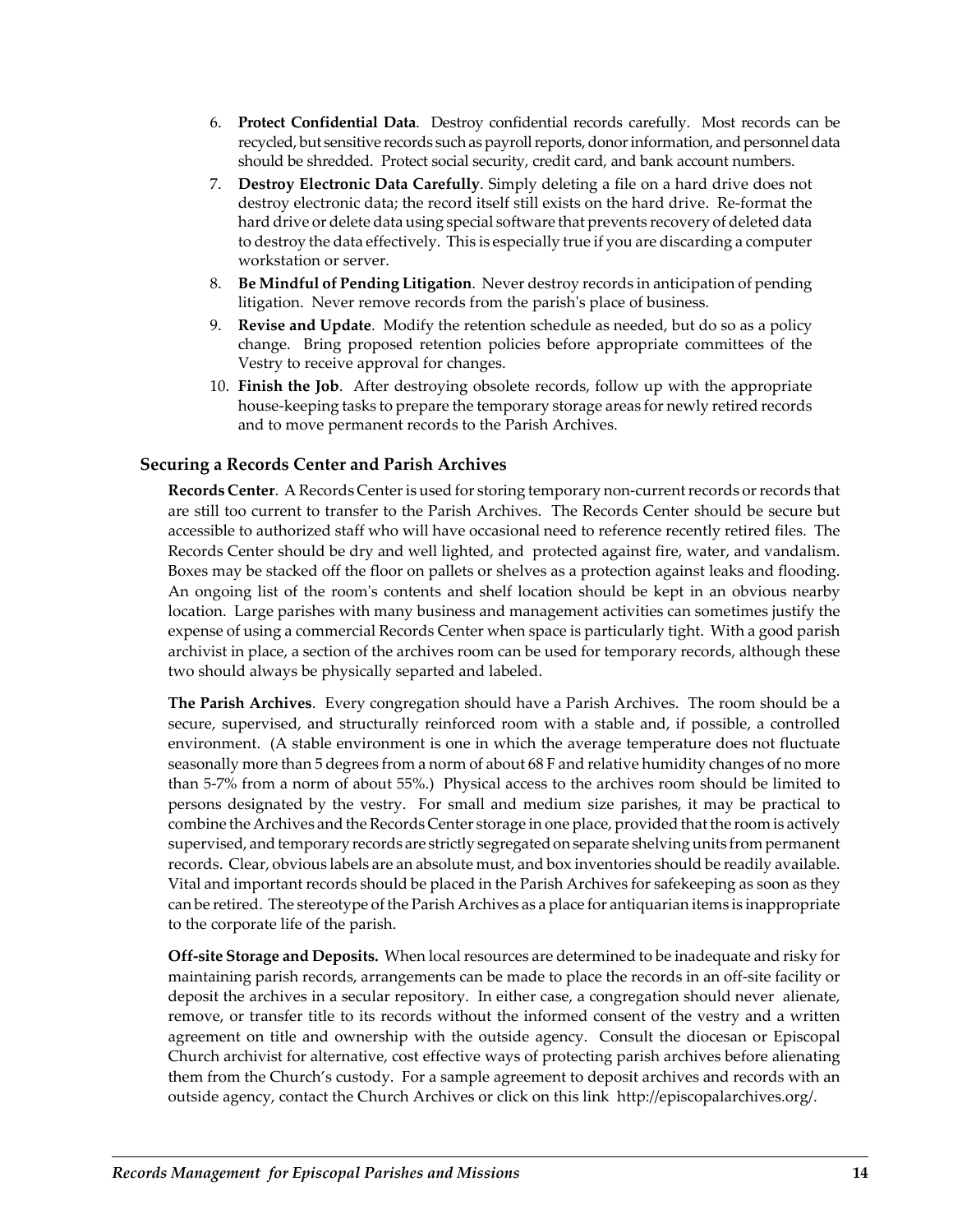## **General Records Retention Schedule for Congregations**

The following retention schedule is provided as a guide to the adoption of local standards. It merits repetition that it is neither comprehensive nor tailored to fit the specific requirements of particular congregations. After review by the parish, however, a local version of this schedule may be adopted. In conducting the review, seek the advice of those who are generating records in the parish. For updates to entries, see: http://www.episcopalarchives.org/parish\_records\_manual.pdf.

The following code and definitions apply: **P**= permanent retention for purposes of indefinite legal or administrative use or archival preservation; **AU** = retain record for its ongoing administrative use and destroy only after all current use ceases; **SR** = retain for selective review of individual files for permanent retention in the Parish Archives.

| <b>Record Title or Series</b>                       | Minimum<br>Retention | <b>Retention Recommendation</b>                                            |
|-----------------------------------------------------|----------------------|----------------------------------------------------------------------------|
|                                                     |                      | A                                                                          |
| Accounts Payable Files,<br>Operational Accounts     | 7                    | Destroy after 7 years. See also Invoices and Paid Bills, Capital Expenses. |
| Act of Incorporation                                | P                    | Permanent.                                                                 |
| Agreements, Contractual                             |                      | See Contracts.                                                             |
| <b>Annual Financial Reports</b>                     |                      | See Financial Statements, Annual.                                          |
| <b>Applications for Employment,</b><br>Unsuccessful | $\mathbf{1}$         | Destroy after CY + 1 year.                                                 |
| Applications for Employment,<br>Successful          | $\mathbf{P}$         | Retain for life of Personnel File.                                         |
| Appraisals, Property                                | AU                   | Retain until superseded.                                                   |
| Assessment/Quota<br><b>Apportionment Data</b>       | 5                    | Destroy after 5 years.                                                     |
| <b>Audio and Video Recordings</b>                   | P                    | Permanent. Transfer to Parish Archives for final review.                   |
| <b>Audit Working Papers,</b><br>including back-up   | $\overline{4}$       | Destroy after $CY + 4$ years with audit.                                   |
| <b>Audit Reports</b>                                | $\mathbf{P}$         | Permanent                                                                  |
| B                                                   |                      |                                                                            |
| <b>Balance Sheets</b> , Annual                      | P                    | Permanent                                                                  |
| Balance Sheets, Monthly/Quarterly                   | $\overline{2}$       | Destroy after 2 years.                                                     |
| <b>Bank Deposit Books</b>                           | 7                    | Destroy after 7 years or CY + 4 years after audit.                         |
| <b>Bank Deposit Slips</b>                           | 4                    | Destroy after 4 years.                                                     |
| <b>Bank Statements</b>                              | 7                    | Destroy after 7 years.                                                     |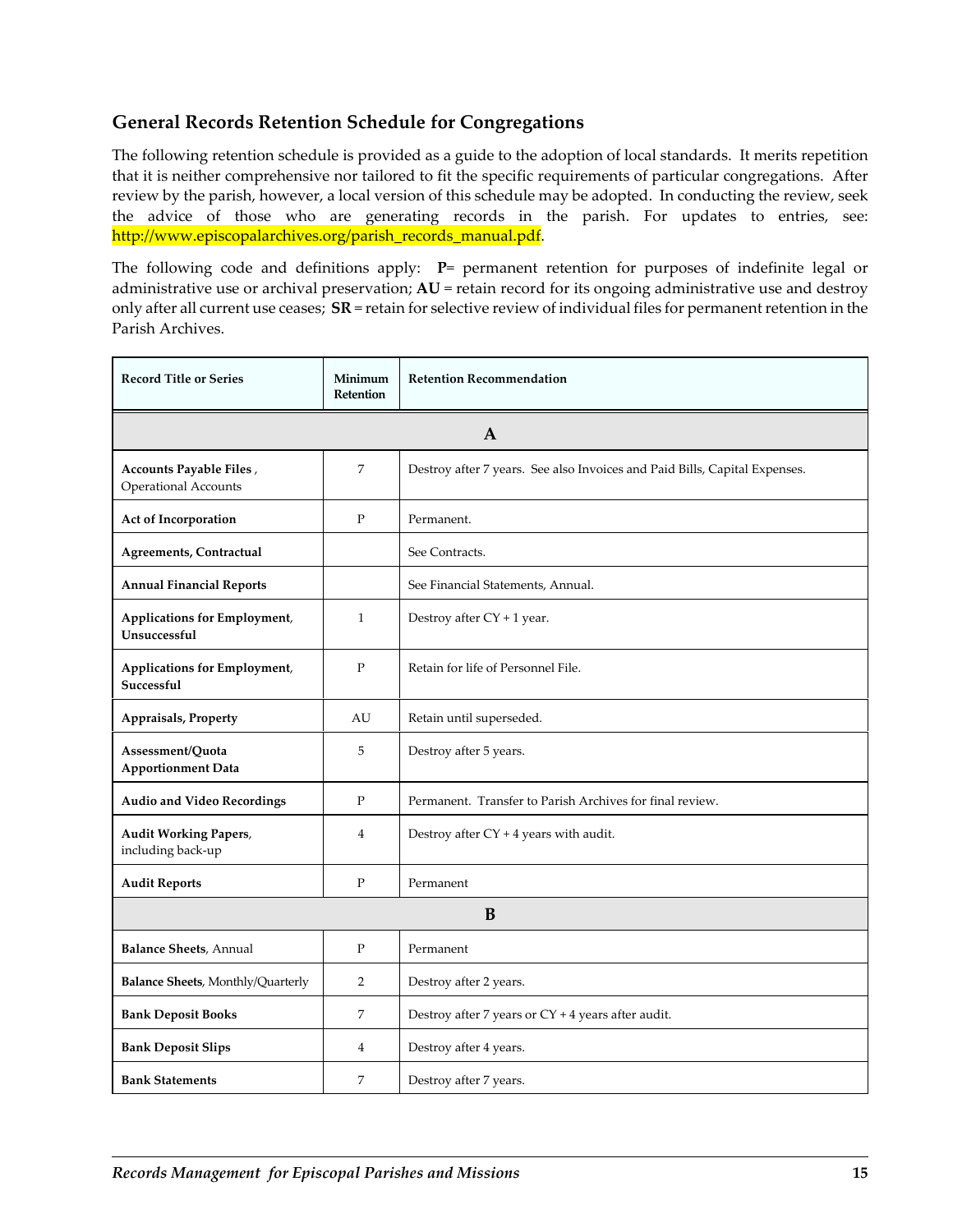| <b>Record Title or Series</b>                                                                                                                                                                                       | Minimum<br><b>Retention</b> | <b>Retention Recommendation</b>                                                                                                                                                                                                                |
|---------------------------------------------------------------------------------------------------------------------------------------------------------------------------------------------------------------------|-----------------------------|------------------------------------------------------------------------------------------------------------------------------------------------------------------------------------------------------------------------------------------------|
| <b>Bank Reconciliations</b>                                                                                                                                                                                         | 2                           | Destroy after $CY + 2$ years.                                                                                                                                                                                                                  |
| <b>Bequest and Estate Papers</b>                                                                                                                                                                                    | P                           | Permanent.                                                                                                                                                                                                                                     |
| <b>Bonds, Canceled</b>                                                                                                                                                                                              | 2                           | Destroy after $CY + 2$ years from date of cancellation.                                                                                                                                                                                        |
| <b>Budgets, Approved and Revised</b>                                                                                                                                                                                | P                           | Permanent.                                                                                                                                                                                                                                     |
| <b>Budgets, Proposed and</b><br>Worksheets                                                                                                                                                                          | AU                          | Destroy after administrative use ceases.                                                                                                                                                                                                       |
| <b>Building Plans and Drawings</b>                                                                                                                                                                                  | P                           | Retain as-built drawings, architect's renderings, and renovation drawings.<br>Transfer Mylar copies or e-copies of all original drawings to Parish Archives and<br>make duplicate use copies. See also Specifications for Building and Design. |
| <b>Bylaws</b>                                                                                                                                                                                                       | $\mathbf{P}$                | Permanent. Place a copy in the Archives after every revision or amendment.                                                                                                                                                                     |
|                                                                                                                                                                                                                     |                             | $\mathbf C$                                                                                                                                                                                                                                    |
| Camp and/or Conference Center,<br><b>Health and Safety Records</b><br>(Including Health Treatment<br>Procedures, Health Logs,<br>Safety Incident Reports,<br>Permission and Treatment<br>Forms, Operations Manuals) | 7                           | Destroy after 7 years unless action pending. See also Personnel Records and<br>related business records for operation of camps and conference centers.                                                                                         |
| <b>Canceled Checks</b>                                                                                                                                                                                              | 7                           | Destroy after 7 years or CY + 4 years after audit.                                                                                                                                                                                             |
| Cash Journals, General Receipts<br>and Disbursements                                                                                                                                                                | 7                           | Destroy after 7 years. retain permanently if used as primary book of entry in lieu<br>of general ledger.                                                                                                                                       |
| Cash Journals, Receipts on Plate<br>and Pledge Offerings                                                                                                                                                            | 7                           | Destroy after 7 years. See also: Pledge Registers.                                                                                                                                                                                             |
| Cashbooks, Discretionary<br><b>Accounts</b>                                                                                                                                                                         | 7                           | Destroy after 7 years. See also Discretionary Account Checkbooks.                                                                                                                                                                              |
| <b>Cashbooks, Special Fundraising</b><br>Subscriptions                                                                                                                                                              | $\mathbf{P}$                | Permanent.                                                                                                                                                                                                                                     |
| <b>Certificates of Deposit, Canceled</b>                                                                                                                                                                            | 2                           | Destroy $CY + 2$ years after redemption.                                                                                                                                                                                                       |
| <b>Certificates of Title to Property</b>                                                                                                                                                                            | P                           | Permanent.                                                                                                                                                                                                                                     |
| <b>Certificates of Incorporation</b>                                                                                                                                                                                | P                           | Permanent.                                                                                                                                                                                                                                     |
| <b>Cemetery and Columbarium</b><br><b>Interments</b>                                                                                                                                                                | P                           | Permanent.                                                                                                                                                                                                                                     |
| <b>Chart of Accounts</b>                                                                                                                                                                                            | $\mathbf{P}$                | Permanent. Transfer superseded copy with date of retirement to Parish Archives<br>after substantive revisions.                                                                                                                                 |
| <b>Check Register</b>                                                                                                                                                                                               | 7                           | Destroy after 7 years.                                                                                                                                                                                                                         |
| <b>Check Book/Stubs</b>                                                                                                                                                                                             | 7                           | Destroy after 7 years.                                                                                                                                                                                                                         |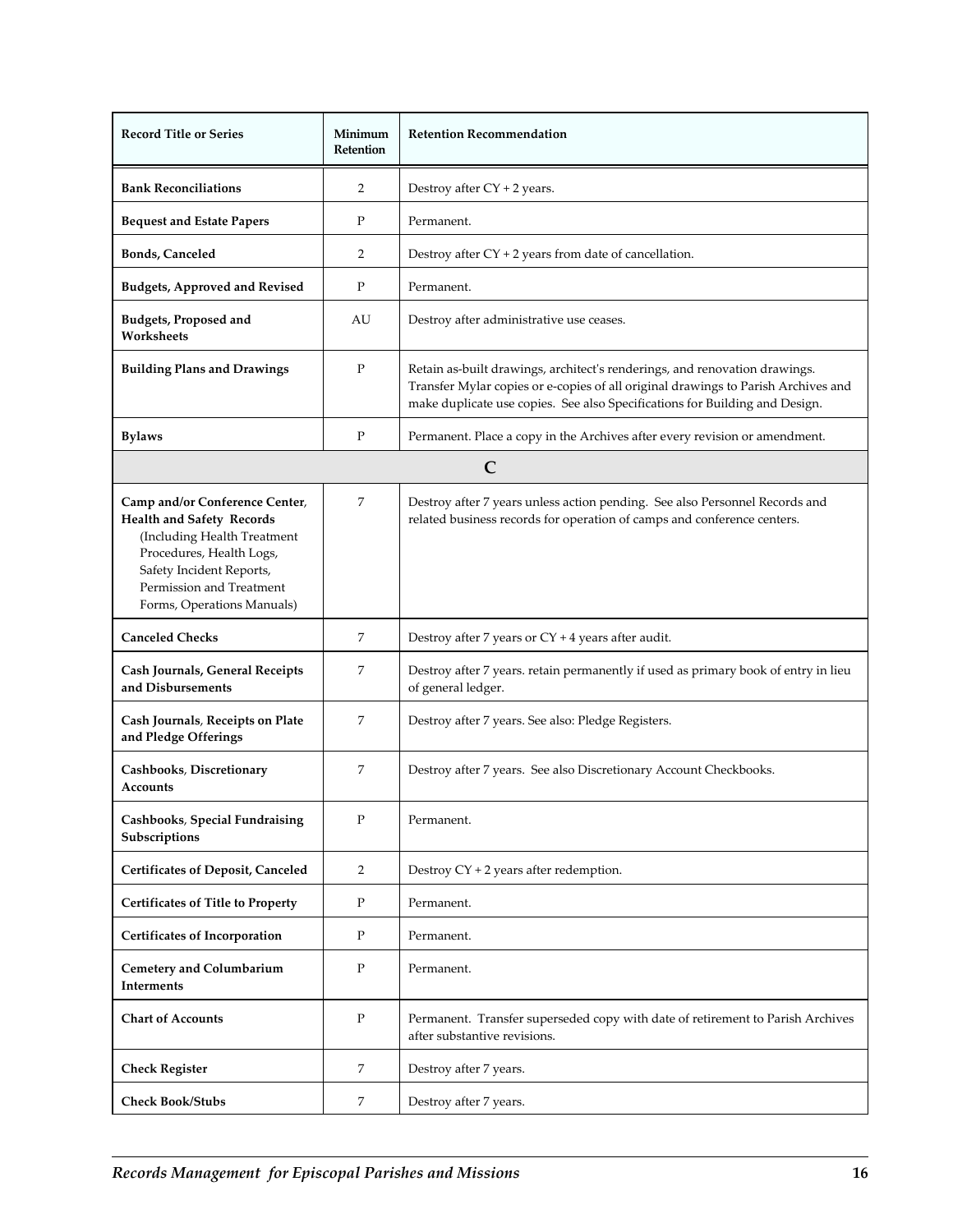| <b>Record Title or Series</b>                                                                  | Minimum<br>Retention | <b>Retention Recommendation</b>                                                                                                                                                                                                                                                                                                                                  |  |  |
|------------------------------------------------------------------------------------------------|----------------------|------------------------------------------------------------------------------------------------------------------------------------------------------------------------------------------------------------------------------------------------------------------------------------------------------------------------------------------------------------------|--|--|
| Checks, Canceled                                                                               |                      | See Canceled Checks.                                                                                                                                                                                                                                                                                                                                             |  |  |
| <b>Committee Minutes and Records</b>                                                           | $\mathbf{P}$         | Permanent.                                                                                                                                                                                                                                                                                                                                                       |  |  |
| <b>Compensation Schedules</b> , Salary<br>and Benefit Guidelines                               | AU                   | Destroy after use ceases.                                                                                                                                                                                                                                                                                                                                        |  |  |
| <b>Computer Records</b>                                                                        |                      | See Electronic Records, Legacy Files                                                                                                                                                                                                                                                                                                                             |  |  |
| <b>Consecration Certificates for</b><br>Episcopal Church Buildings                             | P                    | Permanent. Keep authentic copy in Parish Archives if original is on display.                                                                                                                                                                                                                                                                                     |  |  |
| Constitution and Bylaws with<br>Revisions                                                      | P                    | Permanent. Retire previous versions to Parish Archives.                                                                                                                                                                                                                                                                                                          |  |  |
| Contracts, Active                                                                              | ${\bf P}$            | Permanent. Retain in active files. See also Contracts, Inactive.                                                                                                                                                                                                                                                                                                 |  |  |
| Contracts, Inactive                                                                            | SR                   | Selective Retention. Retain contracts on:<br>New construction: P<br>Betterments and major improvements: P<br>Repairs and maintenance: $CY + 6$ years.<br>Service: CY + 6 years.<br>Lease agreements: $CY + 6$ years.<br>Loans and bank notes: $CY + 6$ years.<br>Employment contracts: see under Personnel Files and Records; see also<br>Consultants Contracts. |  |  |
| <b>Consultants Contracts</b>                                                                   | 6                    | Destroy $CY + 6$ years after termination of contract for non-staff consultants.                                                                                                                                                                                                                                                                                  |  |  |
| <b>Contracted Staff and Employees</b>                                                          |                      | See Personnel Files and Records.                                                                                                                                                                                                                                                                                                                                 |  |  |
| Conveyances                                                                                    | P                    | Permanent. See also Deeds.                                                                                                                                                                                                                                                                                                                                       |  |  |
| <b>Copyright Registration</b>                                                                  | P                    | Permanent; retain for life of copyright protection (90 yrs from publication or 120<br>from creation for works performed for hire by parish.)                                                                                                                                                                                                                     |  |  |
| Correspondence Files, subject and<br>name arrangement                                          | SR                   | Selective Retention. Retain substantive correspondence permanently; destroy<br>routine courtesy correspondence after 5 years.                                                                                                                                                                                                                                    |  |  |
| Correspondence Files,<br>chronological arrangement                                             | $\overline{2}$       | Destroy after 2 years if duplicative of central correspondence file by topic or<br>subject; otherwise retain for review if used as primary filing system.                                                                                                                                                                                                        |  |  |
| Correspondence, Transactional,<br>including payments, receipts,<br>transmittals, credits, etc. | $\overline{4}$       | Destroy after $CY + 5$ years.                                                                                                                                                                                                                                                                                                                                    |  |  |
| Correspondence, Legal, including<br>tax, real estate and probate issues                        | P                    | Permanent. See also Litigation Papers.                                                                                                                                                                                                                                                                                                                           |  |  |
|                                                                                                | D                    |                                                                                                                                                                                                                                                                                                                                                                  |  |  |
| Deeds: including conveyances,<br>covenants, and easements                                      | P                    | Permanent.                                                                                                                                                                                                                                                                                                                                                       |  |  |
| Development and Fundraising<br><b>Campaign Records</b>                                         | SR                   | Selective Retention. Retain donor lists, case statements, correspondence, minutes,<br>and planning documents; destroy receipts, letters of acknowledgment.                                                                                                                                                                                                       |  |  |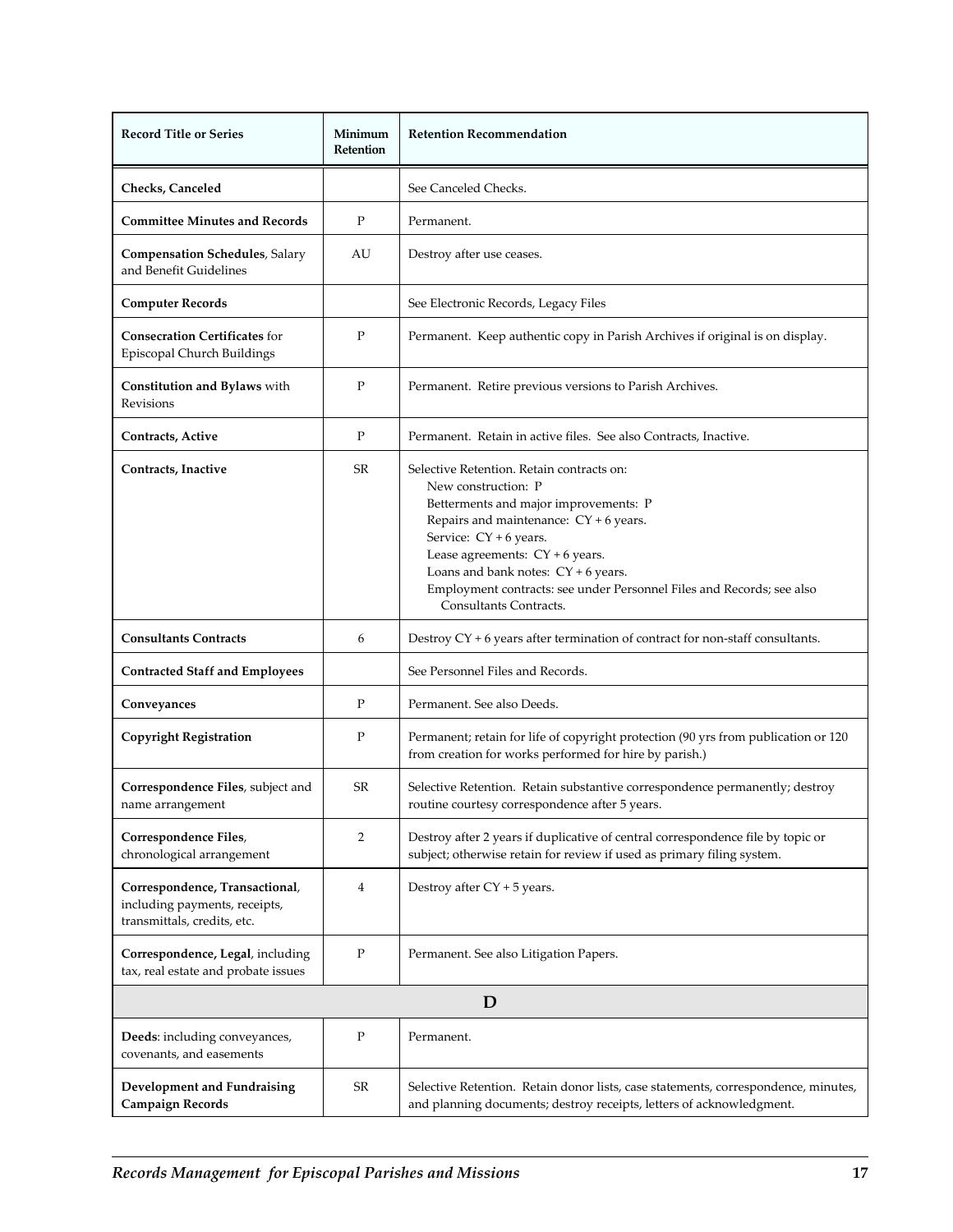| <b>Record Title or Series</b>                                                                                                                                                                                                                    | Minimum<br>Retention | <b>Retention Recommendation</b>                                                                                                                                                                                                                                                              |
|--------------------------------------------------------------------------------------------------------------------------------------------------------------------------------------------------------------------------------------------------|----------------------|----------------------------------------------------------------------------------------------------------------------------------------------------------------------------------------------------------------------------------------------------------------------------------------------|
| <b>Disability Claims</b>                                                                                                                                                                                                                         | AU                   | Retain indefinitely against future claims.                                                                                                                                                                                                                                                   |
| <b>Discretionary Account Checkbook</b>                                                                                                                                                                                                           | 7                    | Destroy after 7 years.                                                                                                                                                                                                                                                                       |
| <b>Directories and Yearbooks</b>                                                                                                                                                                                                                 | P                    | Permanent.                                                                                                                                                                                                                                                                                   |
| <b>Employment Taxes</b> , Contributions<br>and Payments, including taxes<br>withheld and FICA/Social Security<br>contributions                                                                                                                   | 7                    | Destroy after 7 years; a confidential record.                                                                                                                                                                                                                                                |
|                                                                                                                                                                                                                                                  |                      | E                                                                                                                                                                                                                                                                                            |
| <b>Earnings and Benefits Records</b>                                                                                                                                                                                                             |                      | See Employee History and Earnings Records; Personnel Files and Records.                                                                                                                                                                                                                      |
| E-mail Correspondence (Email):<br>Executive Administrative,<br>Policy and program plan-<br>ning, official communication<br>and statements, minutes,                                                                                              | <b>SR</b>            | Review for selective retention with the following guidelines in mind.<br>Permanent.                                                                                                                                                                                                          |
| press releases, etc.<br>Program Planning,<br>Discussions relating to<br>strategic initiatives or<br>mission program activities.                                                                                                                  |                      | Permanent.                                                                                                                                                                                                                                                                                   |
| Administrative Support<br>Messages, including travel,<br>meeting appointments,<br>acknowledgments, ordering<br>correspondence, etc.<br>Routine Courtesy Email,<br>Transmittals, reminder<br>notices, cover letters,<br>forwarded mail, confirma- |                      | Destroy after 2 years.<br>Destroy after use.                                                                                                                                                                                                                                                 |
| tions, announcements, etc.<br>Circulars/Broadcast Messages<br>List services, Bulletin Boards,<br>and Online Forums                                                                                                                               |                      | Destroy after use.<br>Review for historical value; if parish forum, secure for Parish Archives.                                                                                                                                                                                              |
| Electronic Records, Legacy Data<br>and Files of accounting systems<br>and other business records                                                                                                                                                 | SR                   | Selective Retention. Retain legacy records after review of data set, software source<br>code, and other descriptive metadata. Keep all permanent record series not<br>printed, labeled, and verified. See also individual record titles in this schedule.                                    |
| <b>Employee Contracts</b>                                                                                                                                                                                                                        |                      | See Personnel Files and Records for contracted employees. See also Consultants<br>Contracts.                                                                                                                                                                                                 |
| <b>Employee Files and Records</b>                                                                                                                                                                                                                |                      | See Personnel Files and Records; see also Volunteers Files.                                                                                                                                                                                                                                  |
| <b>Employee History and Earnings</b><br>Records, a summary record                                                                                                                                                                                | ${\bf P}$            | Permanent. Retain long term for purposes of risk management. In the absence of<br>the Employee History and Earnings Record, retain individual Personnel Files for<br>30 years. A confidential record series. See also Personnel Records and Files; see<br>also Service Files for volunteers. |
| <b>Employee Manuals and Policies</b>                                                                                                                                                                                                             | 30                   | Permanent. Transfer superseded, dated copies to Archives.                                                                                                                                                                                                                                    |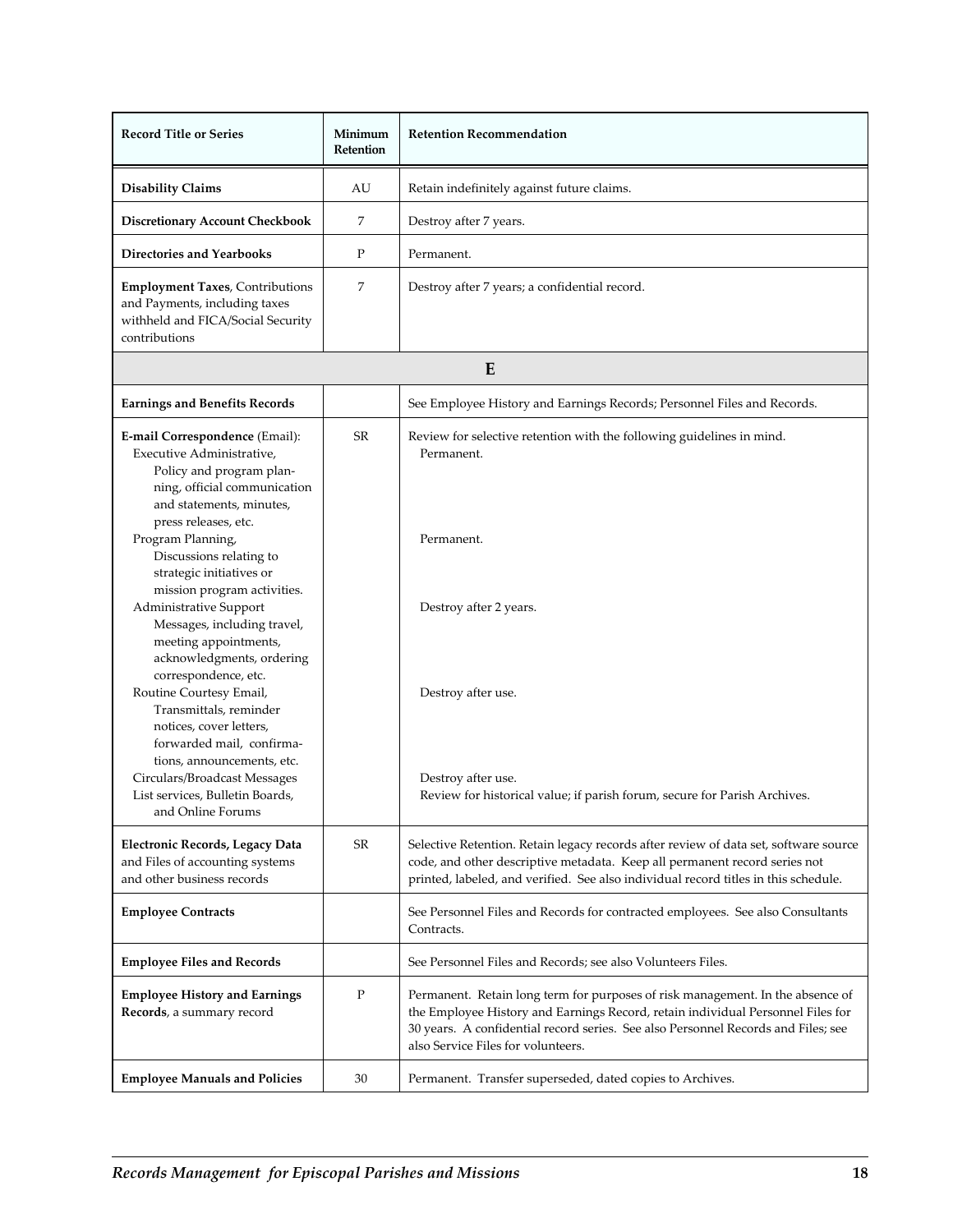| <b>Record Title or Series</b>                                                                                  | Minimum<br>Retention | <b>Retention Recommendation</b>                                                                                           |  |
|----------------------------------------------------------------------------------------------------------------|----------------------|---------------------------------------------------------------------------------------------------------------------------|--|
| <b>Employee Training Certificates,</b><br>required sexual misconduct<br>prevention and anti-racism<br>training | $\mathbf{P}$         | Place with Personnel Files and Records, and keep indefinitely.                                                            |  |
| <b>Employee Withholding Statement,</b><br>Form W-2, and State Withholding                                      | 7                    | Destroy after 7 years; confidential record. See also: Tax Forms, Individual<br>Employees.                                 |  |
| <b>Employee Withholding</b><br>Certificate: Form W-4                                                           | 7                    | Destroy after 7 years; confidential record.                                                                               |  |
| <b>Estates and Bequests</b>                                                                                    |                      | See Bequest and Estate Papers.                                                                                            |  |
| <b>Every Member Canvass Records</b>                                                                            | $\mathbf{P}$         | Permanent. Retain canvass lists and fair copy of program literature; discard<br>working papers and memoranda.             |  |
| <b>Events Files</b>                                                                                            | <b>SR</b>            | Selective Retention. Transfer to Archives for final review. See also Office Files.                                        |  |
|                                                                                                                |                      | F                                                                                                                         |  |
| <b>Financial Statements, Annual</b>                                                                            | $\mathbf{P}$         | Permanent.                                                                                                                |  |
| <b>Financial Statements, Monthly</b>                                                                           | 2                    | Destroy after $CY + 2$ years.                                                                                             |  |
| Form I-9: Immigration and<br>Naturalization Service<br>Certifications                                          | 6                    | Destroy CY + 6 years after termination of employment. Retain original copy in<br>Personnel File for period of employment. |  |
| G                                                                                                              |                      |                                                                                                                           |  |
| <b>Grant Proposals: Successful</b><br>Applications                                                             | SR                   | Selective Retention. Retain proposal, final report and substantive correspondence.                                        |  |
| <b>Grant Proposals: Denied</b><br>Applications                                                                 | 1                    | Destroy after $CY + 1$ year.                                                                                              |  |
| H                                                                                                              |                      |                                                                                                                           |  |
| Human Resources Polices,<br>manuals and handbooks                                                              |                      | See Employee Manuals and Policies.                                                                                        |  |
| I                                                                                                              |                      |                                                                                                                           |  |
| <b>Immigration and Naturalization</b><br>Certifications: Form I-9                                              |                      | See Form I-9: ImmigrationCertifications above.                                                                            |  |
| <b>Incorporation Papers</b>                                                                                    | P                    | Permanent. Keep in Parish Archives or comparable place of safe keeping.                                                   |  |
| <b>Injury Reports</b>                                                                                          | 6                    | Destroy CY + 6 years after settlement of all claims.                                                                      |  |
| <b>Instruments of Donation of</b><br>Episcopal Church Property                                                 | Ρ                    | Permanent. . Keep authentic copy in Parish Archives if original is on display.                                            |  |
| <b>Insurance, Notices of Employee</b><br>Claims, including employer's copy<br>of statement of benefits         | 1                    | Destroy after $CY + 1$ year; a confidential record.                                                                       |  |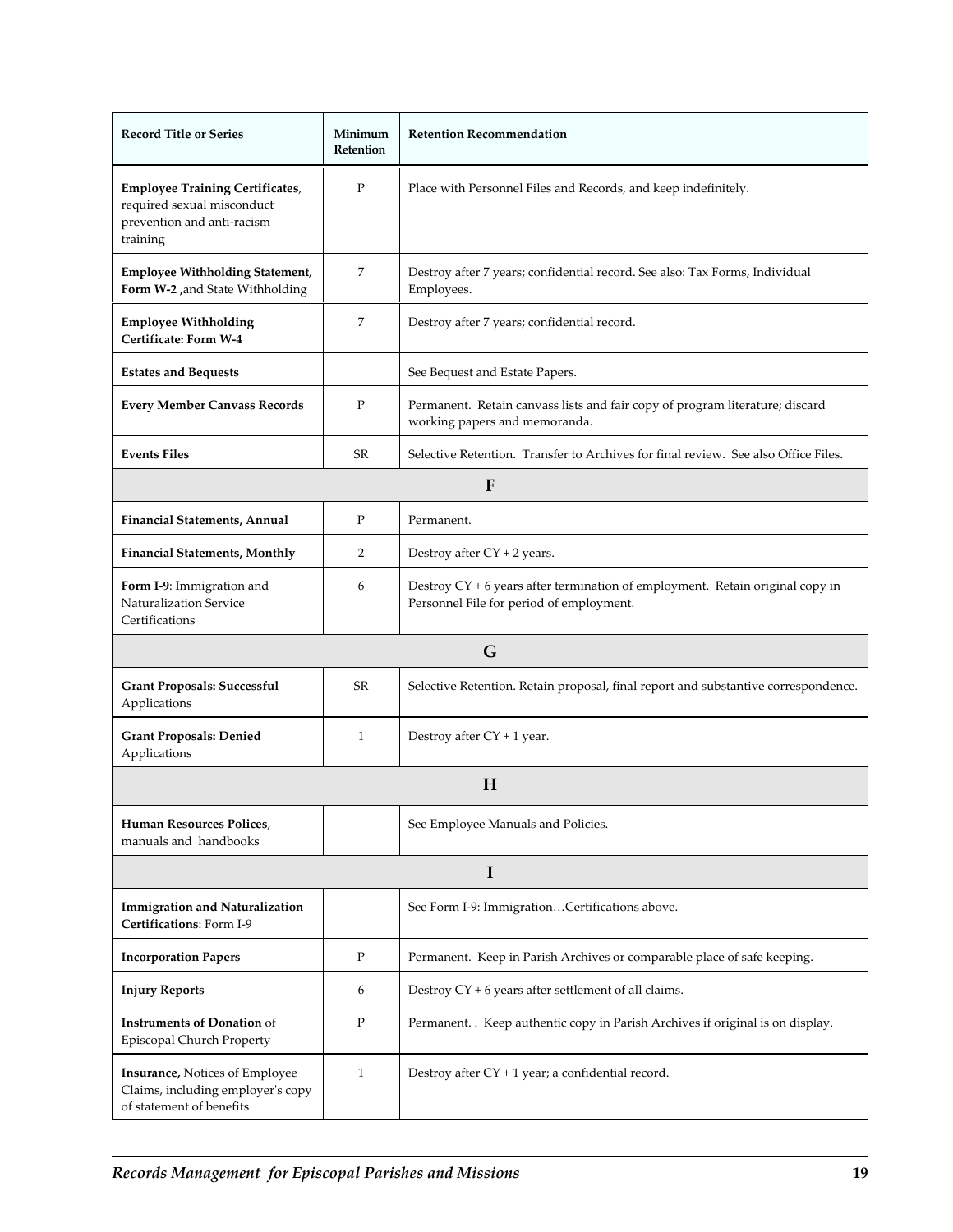| <b>Record Title or Series</b>                                                                          | Minimum<br>Retention | <b>Retention Recommendation</b>                                                                                                                                                               |  |
|--------------------------------------------------------------------------------------------------------|----------------------|-----------------------------------------------------------------------------------------------------------------------------------------------------------------------------------------------|--|
| <b>Insurance Policies and Plan</b><br>Descriptions, Liability                                          | $\mathbf{P}$         | Permanent. Retain inactive policies indefinitely for protection against future<br>claims against employees, volunteers, and other agents.                                                     |  |
| <b>Insurance Polices and Plan</b><br>Descriptions, Employee Medical<br>and Life                        | AU                   | Retain indefinitely for protection against future claims.                                                                                                                                     |  |
| <b>Insurance Policies and Plans:</b><br>Auto, Equipment, and Personal<br>Property, Inactive            | 6                    | Retain for life of policy; destroy CY + 6 years after termination.                                                                                                                            |  |
| <b>Insurance Policies and Plans:</b><br>Property, Fine Arts, and Extended<br><b>Risk Coverage</b>      | 6                    | Retain for life of policy; destroy $CY + 6$ years after termination. See also<br>Inventories of Property.                                                                                     |  |
| Insurance, Employee Medical<br><b>Benefit, Election of Coverage</b>                                    | 6                    | Maintain in separate section of Personnel File; retain for CY + 6 years after<br>termination of employment. Confidential record.                                                              |  |
| <b>Inventories of Property and</b><br>Equipment, with photographs                                      | P                    | Retain until superseded by new version. Place a back-up copy in separate<br>buildings or sites. Retain old versions and photographs in Parish Archives.                                       |  |
| Invoices and Paid Bills on Capital<br><b>Expenses</b> (Major Building<br>Construction and Alterations) | 30                   | Transfer to Archives for minimum long-term retention period against future<br>liability claims. Review for archival retention thereafter. See also Accounts<br>Payable, Operational Accounts. |  |
| Invoices and Paid Bills, General<br><b>Operating Accounts</b>                                          | 7                    | Destroy after 7 years or CY + 4 years after audit. See also Invoices and Paid Bills<br>on Capital Expenses.                                                                                   |  |
|                                                                                                        |                      |                                                                                                                                                                                               |  |
| Journals, General and Special<br>Funds                                                                 | P                    | Permanent.                                                                                                                                                                                    |  |
| <b>Journal Entry Sheets</b>                                                                            | 7                    | Destroy after 7 years or $CY + 4$ years. after audit.                                                                                                                                         |  |
| Journals, Payroll                                                                                      | 7                    | Destroy after 7 years.                                                                                                                                                                        |  |
| L                                                                                                      |                      |                                                                                                                                                                                               |  |
| Lay Ministry and Leadership Files,<br>annual accumulation of service<br>record                         | $\mathbf{P}$         | Permanent.                                                                                                                                                                                    |  |
| Leases                                                                                                 | 6                    | Destroy CY + 6 years after expiration.                                                                                                                                                        |  |
| Ledgers, General and Special<br>Parish Funds                                                           | P                    | Permanent.                                                                                                                                                                                    |  |
| Ledgers, Subsidiary                                                                                    | 10                   | Retain 10 years and transfer to Parish Archives for review.                                                                                                                                   |  |
| Legacies                                                                                               | P                    | Permanent.                                                                                                                                                                                    |  |
| Lists and Schedules of<br>Subscribers/Donors                                                           | ${\bf P}$            | Permanent.                                                                                                                                                                                    |  |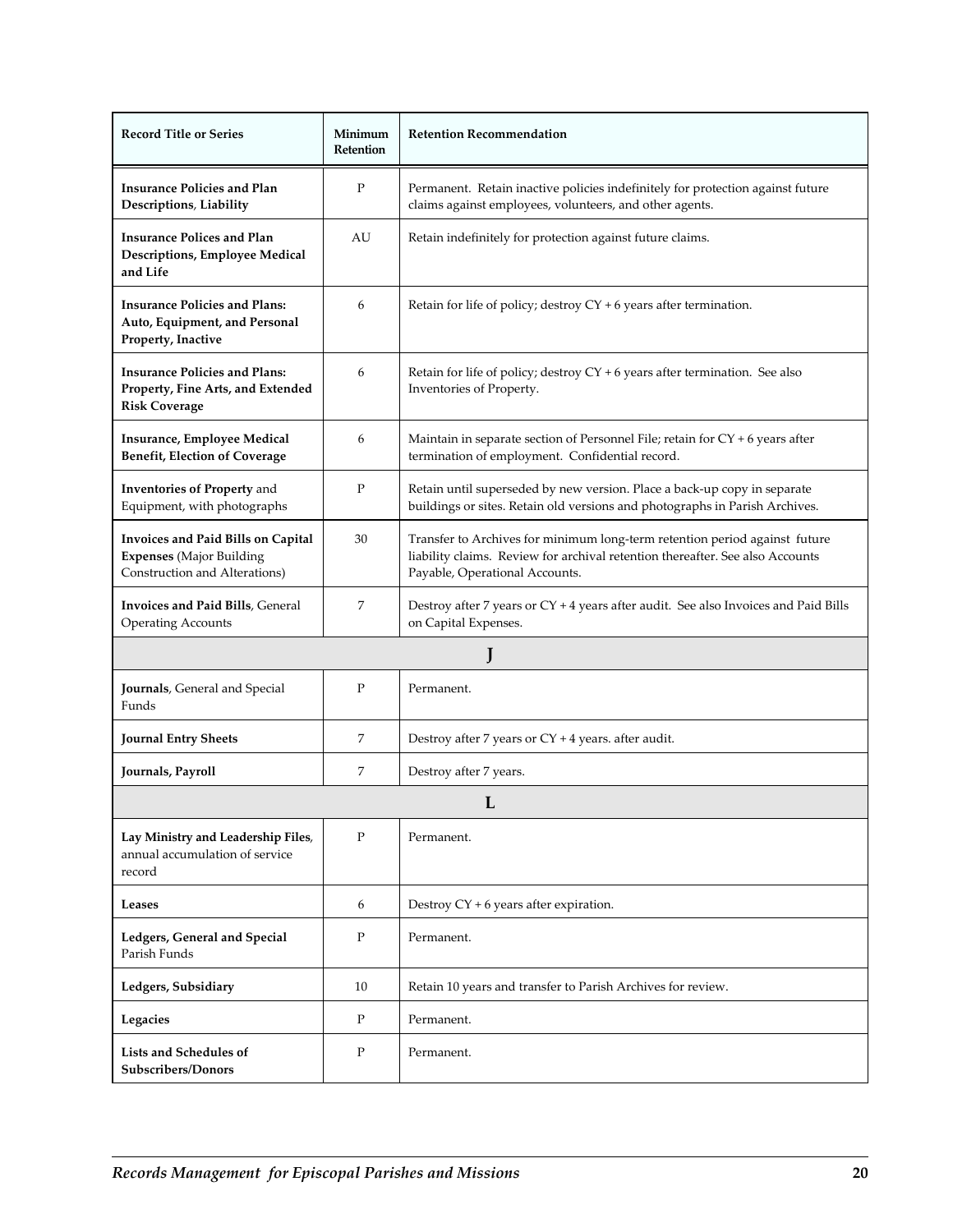| <b>Record Title or Series</b>                                                                                                                          | Minimum<br>Retention | <b>Retention Recommendation</b>                                                                                                                                                                                                                                                                                                                   |
|--------------------------------------------------------------------------------------------------------------------------------------------------------|----------------------|---------------------------------------------------------------------------------------------------------------------------------------------------------------------------------------------------------------------------------------------------------------------------------------------------------------------------------------------------|
| Litigation Papers, including<br>claims, decrees, court briefs,<br>substantive correspondence,<br>judgments rendered, memoranda<br>of counsel's opinion | P                    | Permanent. Remove and discard non-substantive documentation 3 years after<br>settlement: notes, abstracts, routine duplicate copies and drafts. See also<br>Correspondence, Legal.                                                                                                                                                                |
| <b>Loan Schedules</b>                                                                                                                                  | AU                   | Retain for life of loan.                                                                                                                                                                                                                                                                                                                          |
|                                                                                                                                                        |                      | M                                                                                                                                                                                                                                                                                                                                                 |
| Manuals, Operating and<br>Procedural                                                                                                                   | AU                   | Retain until superseded; transfer old version to Parish Archives for review.                                                                                                                                                                                                                                                                      |
| Medical Insurance Policies and<br>Claims                                                                                                               |                      | See under Insurance.                                                                                                                                                                                                                                                                                                                              |
| <b>Memorial Gifts Register</b>                                                                                                                         | $\mathbf{P}$         | Permanent.                                                                                                                                                                                                                                                                                                                                        |
| Minutes of Meetings: Vestry or<br>Council, Official Committees,<br>Agencies, and Organizations                                                         | P                    | Permanent. Keep on permanent paper or in redundant electronic record keeping<br>systems. Records kept in books should be post bound for efficient retirement.<br>Transfer permanent copy of annual proceedings to Parish Archives after 3 years.                                                                                                  |
| <b>Monthly Reports, Financial</b>                                                                                                                      | $\overline{2}$       | Destroy after 2 years.                                                                                                                                                                                                                                                                                                                            |
| <b>Mortgage Deeds</b>                                                                                                                                  | P                    | Permanent. Keep in Parish Archives or comparable place of safe keeping.                                                                                                                                                                                                                                                                           |
|                                                                                                                                                        |                      | N                                                                                                                                                                                                                                                                                                                                                 |
| <b>Newsletters and Bulletins</b>                                                                                                                       | $\mathbf{P}$         | Retain 2 fair copies and transfer to Parish Archives. See also Service Leaflets.                                                                                                                                                                                                                                                                  |
|                                                                                                                                                        |                      | O                                                                                                                                                                                                                                                                                                                                                 |
| <b>Office Files or Administrative</b><br>"Central Files" arranged by<br>Subject, Topic, Name, Project<br>Title, or Event)                              | <b>SR</b>            | Selective Retention. Review annually. Retain for Parish Archives records that<br>document administration, lay and clerical ministry, mission programs, and parish<br>activities. Destroy resource materials, duplicate files, redundant reference files,<br>vendor reference files. See also specific record titles herein for retention periods. |
|                                                                                                                                                        |                      | ${\bf P}$                                                                                                                                                                                                                                                                                                                                         |
| Paid Bills                                                                                                                                             | 7                    | Destroy after 7 years.                                                                                                                                                                                                                                                                                                                            |
| <b>Parish Sacramental Registers</b>                                                                                                                    | P                    | Permanent. See also Sacramental Records.                                                                                                                                                                                                                                                                                                          |
| Parochial Reports,<br>National/Diocesan Returns                                                                                                        | 5                    | Destroy after 5 years.                                                                                                                                                                                                                                                                                                                            |
| Payroll Journals                                                                                                                                       | 7                    | Destroy after 7 years.                                                                                                                                                                                                                                                                                                                            |
| Payroll Registers, summary<br>schedule of earnings and<br>deductions and accrued leave time                                                            | P                    | Permanent. Retain year-end, cumulative, inclusive report on all employees.                                                                                                                                                                                                                                                                        |
| Pension Records, Retired<br>Employees, including contribu-<br>tions, schedules, vesting records,<br>and certificates of enrollment                     | 6                    | Retain for $CY + 6$ years after termination of benefit payment; destroy thereafter<br>when administrative use ceases. Keep with Personnel Files.                                                                                                                                                                                                  |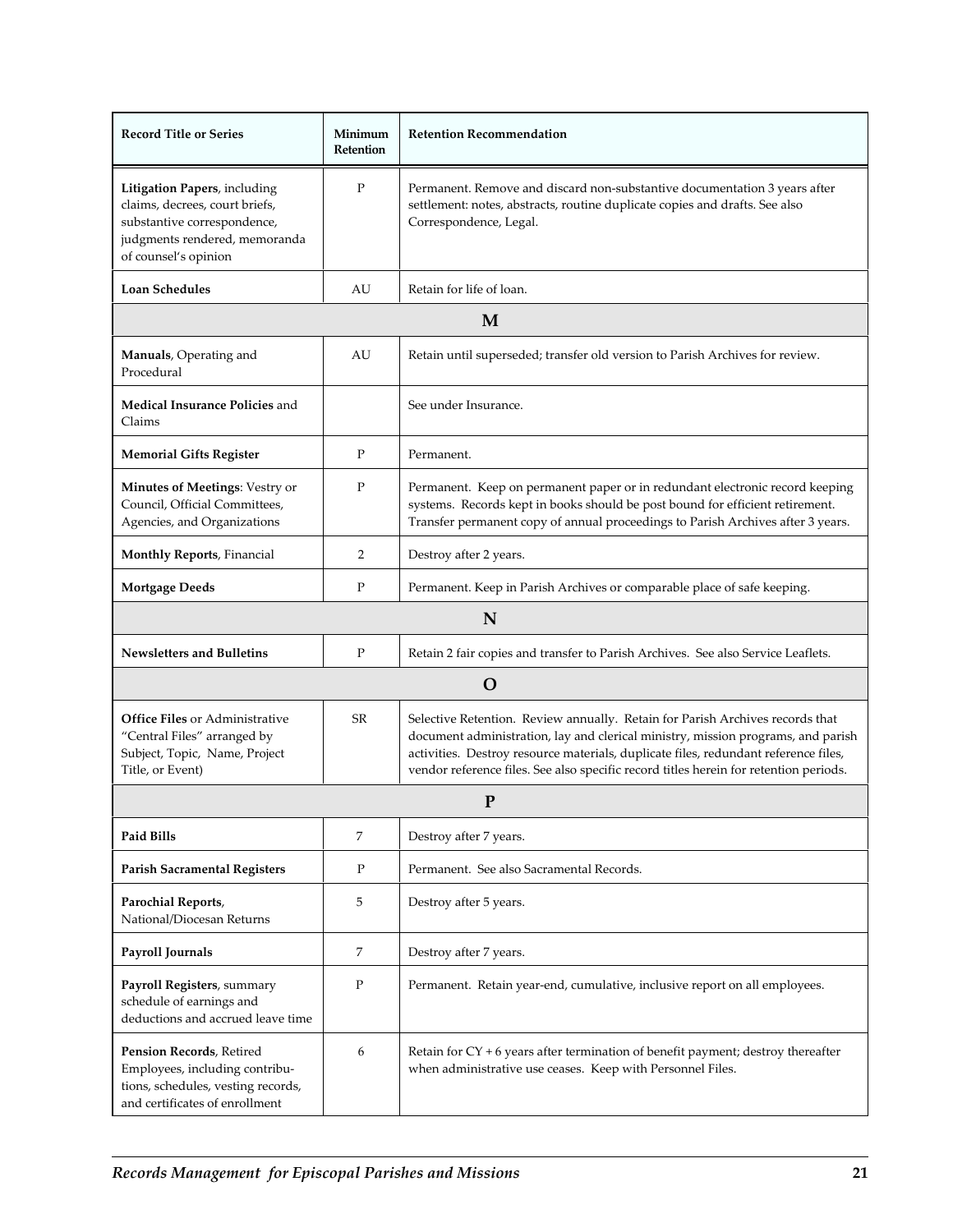| <b>Record Title or Series</b>                                                                                                                                                                                                                                                                                                                                                                                                                                                                                                                                                                                                                                                                                                                                    | Minimum<br>Retention | <b>Retention Recommendation</b>                                                                                                                                                                                                                                                                                                                                                                                 |
|------------------------------------------------------------------------------------------------------------------------------------------------------------------------------------------------------------------------------------------------------------------------------------------------------------------------------------------------------------------------------------------------------------------------------------------------------------------------------------------------------------------------------------------------------------------------------------------------------------------------------------------------------------------------------------------------------------------------------------------------------------------|----------------------|-----------------------------------------------------------------------------------------------------------------------------------------------------------------------------------------------------------------------------------------------------------------------------------------------------------------------------------------------------------------------------------------------------------------|
| Pension Plans and Literature                                                                                                                                                                                                                                                                                                                                                                                                                                                                                                                                                                                                                                                                                                                                     | $\mathbf P$          | Permanent. Transfer superseded plans to Parish Archives. Retain copy of current<br>plan in Archives or a comparable place of safe keeping.                                                                                                                                                                                                                                                                      |
| Personnel Files and Records.<br>File arrangement includes separate<br>folders or sections for:<br>Employment History & Status File<br>(Includes Employee History<br>and Earnings Summary, job<br>application, job descriptions,<br>appointment letter and/or<br>agreements; change of status<br>notices, Form I-9, Forms W-4,<br>annual attendance and leave<br>time, Church's required training<br>certificates, and sealed<br>background check.)<br>Medical, Life, and Disability<br>Records<br>(Coverage election forms,<br>medical reports, disability and<br>worker's compensation claims,<br>flexible spending claims, drug<br>screening);<br>Performance Records<br>(Formal appraisals, memos and<br>correspondence, sealed<br>complaint resolution file) | 30                   | Keep individual Personnel Files for 30 years after termination of employment.<br>Transfer inactive files to Archives $CY + 1$ year after termination of employment<br>for secure safekeeping. A confidential record series, personnel records should be<br>kept in a locked archives room or cabinet. See also Payroll Registers; Volunteer<br>Files.<br>Maintain all medical records in a separate file folder |
| <b>Petty Cash Receipts and Accounts</b>                                                                                                                                                                                                                                                                                                                                                                                                                                                                                                                                                                                                                                                                                                                          | 7                    | Destroy after 7 years.                                                                                                                                                                                                                                                                                                                                                                                          |
| Photographs: Parish inventory,<br>physical plant, windows,<br>memorials, and other insurable<br>property.                                                                                                                                                                                                                                                                                                                                                                                                                                                                                                                                                                                                                                                        | Ρ                    | Permanent. Label photo images with dates and description and transfer to Parish<br>Archives.                                                                                                                                                                                                                                                                                                                    |
| <b>Pledge Envelopes</b>                                                                                                                                                                                                                                                                                                                                                                                                                                                                                                                                                                                                                                                                                                                                          | 1                    | Destroy $CY + 1$ year after reconciliation for audit                                                                                                                                                                                                                                                                                                                                                            |
| Pledge and Plate Receipts:<br>Individual Cards, Tally Sheets,<br>and Journal Entries and Listings                                                                                                                                                                                                                                                                                                                                                                                                                                                                                                                                                                                                                                                                | 7                    | Destroy after 7 years or CY + 4 years after audit, or retain listings permanently if<br>summary records have not been kept.                                                                                                                                                                                                                                                                                     |
| Pledge Registers and Journals,<br>cumulative record of weekly<br>stewardship giving                                                                                                                                                                                                                                                                                                                                                                                                                                                                                                                                                                                                                                                                              | ${\bf P}$            | Permanent. See also Cash Journals, Receipts of Plate and Pledge Offerings.                                                                                                                                                                                                                                                                                                                                      |
| <b>Policy Statements</b>                                                                                                                                                                                                                                                                                                                                                                                                                                                                                                                                                                                                                                                                                                                                         | $\mathbf P$          | Permanent. Retire superseded statements to Parish Archives after revision. See<br>also Employee Manuals and Policies                                                                                                                                                                                                                                                                                            |
| Profiles, Parish                                                                                                                                                                                                                                                                                                                                                                                                                                                                                                                                                                                                                                                                                                                                                 | P                    | Permanent.                                                                                                                                                                                                                                                                                                                                                                                                      |
| Project Files, Special Programs<br>and Ministries                                                                                                                                                                                                                                                                                                                                                                                                                                                                                                                                                                                                                                                                                                                | P                    | Permanent. See also Office Files.                                                                                                                                                                                                                                                                                                                                                                               |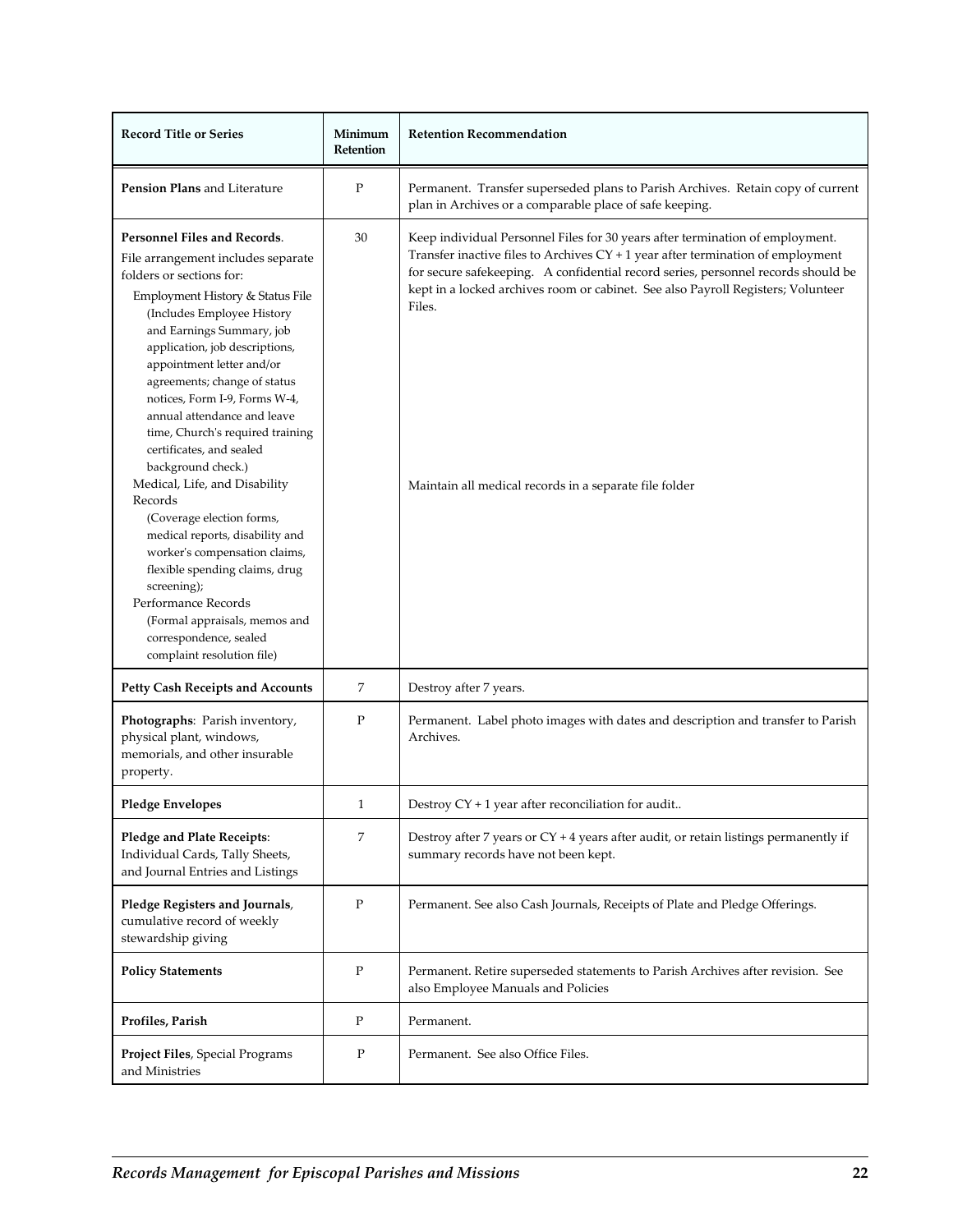| <b>Record Title or Series</b>                                                                                                                                                                                                            | Minimum<br>Retention | <b>Retention Recommendation</b>                                                                                                                                                                      |  |
|------------------------------------------------------------------------------------------------------------------------------------------------------------------------------------------------------------------------------------------|----------------------|------------------------------------------------------------------------------------------------------------------------------------------------------------------------------------------------------|--|
| <b>Property Files</b><br>including copies of deed, title<br>papers, construction and repair<br>history, specifications and<br>drawings, permits, contracts,<br>lease arrangements, and<br>correspondence.                                | SR                   | Retain unique files permanently; destroy duplicate files after administrative use<br>ceases. Retain sufficient back-up data on contractors and major renovations for<br>future liability protection. |  |
| Property Inventories and<br><b>Schedules</b>                                                                                                                                                                                             | AU                   | Retain until superseded. Place current copy in Parish Archives for safe keeping;<br>transfer previous versions to Archives for final review.                                                         |  |
| <b>Property Surveys/Plans</b>                                                                                                                                                                                                            |                      | See Real Estate Surveys/Plot Plans below.                                                                                                                                                            |  |
| Publications, Parish                                                                                                                                                                                                                     | P                    | Retain 2 fair copies and transfer to Parish Archives.                                                                                                                                                |  |
| <b>Purchase Orders</b>                                                                                                                                                                                                                   | 7                    | Destroy after 7 years.                                                                                                                                                                               |  |
|                                                                                                                                                                                                                                          |                      | $\mathbf R$                                                                                                                                                                                          |  |
| Real Estate Surveys/Plots Plans                                                                                                                                                                                                          | P                    | Permanent.                                                                                                                                                                                           |  |
| Receipts, General Accounts                                                                                                                                                                                                               | 7                    | Destroy after 7 years.                                                                                                                                                                               |  |
| Records Schedules and<br><b>Destruction Logs</b>                                                                                                                                                                                         | P                    | Permanent.                                                                                                                                                                                           |  |
| Resource Files, External Relations<br>including catalogs, sales<br>brochures, common publications,<br>professional literature, clippings &<br>articles on non-parish events,<br>vendor files, Episcopal Church<br>resources and entities | AU                   | Retain until superseded or until administrative use ceases; review annually and<br>remove outdated material for destruction.                                                                         |  |
| S                                                                                                                                                                                                                                        |                      |                                                                                                                                                                                                      |  |
| Sacramental Records: Registers of<br>Baptisms, Confirmations,<br>Marriages, and Burials, including<br>membership registers, and records<br>of transfer not entered                                                                       | P                    | Permanent. Transfer full volumes to Parish Archives. Aa confidential record<br>series.                                                                                                               |  |
| <b>Sales Slips</b>                                                                                                                                                                                                                       | 7                    | Destroy after 7 years.                                                                                                                                                                               |  |
| Search Records, Employee                                                                                                                                                                                                                 | SR                   | Selective Retention. Integrate final candidate application to Personnel File;<br>destroy unsuccessful applications $CY + 1$ . A confidential record series.                                          |  |
| <b>Sermons</b>                                                                                                                                                                                                                           | <b>SR</b>            | Selective Retention. Retain full sermons for review; keep printed sermons as part<br>of an archival series. Destroy sermon notes and duplicates.                                                     |  |
| <b>Service Leaflets</b>                                                                                                                                                                                                                  | SR                   | Transfer to Parish Archives for review and sampling, especially if Service Books<br>are not kept.                                                                                                    |  |
| <b>Service Books and Registers</b>                                                                                                                                                                                                       | P                    | Permanent. Transfer to Parish Archives.                                                                                                                                                              |  |
| <b>Service Files, Volunteers</b>                                                                                                                                                                                                         |                      | See Volunteers' Files                                                                                                                                                                                |  |